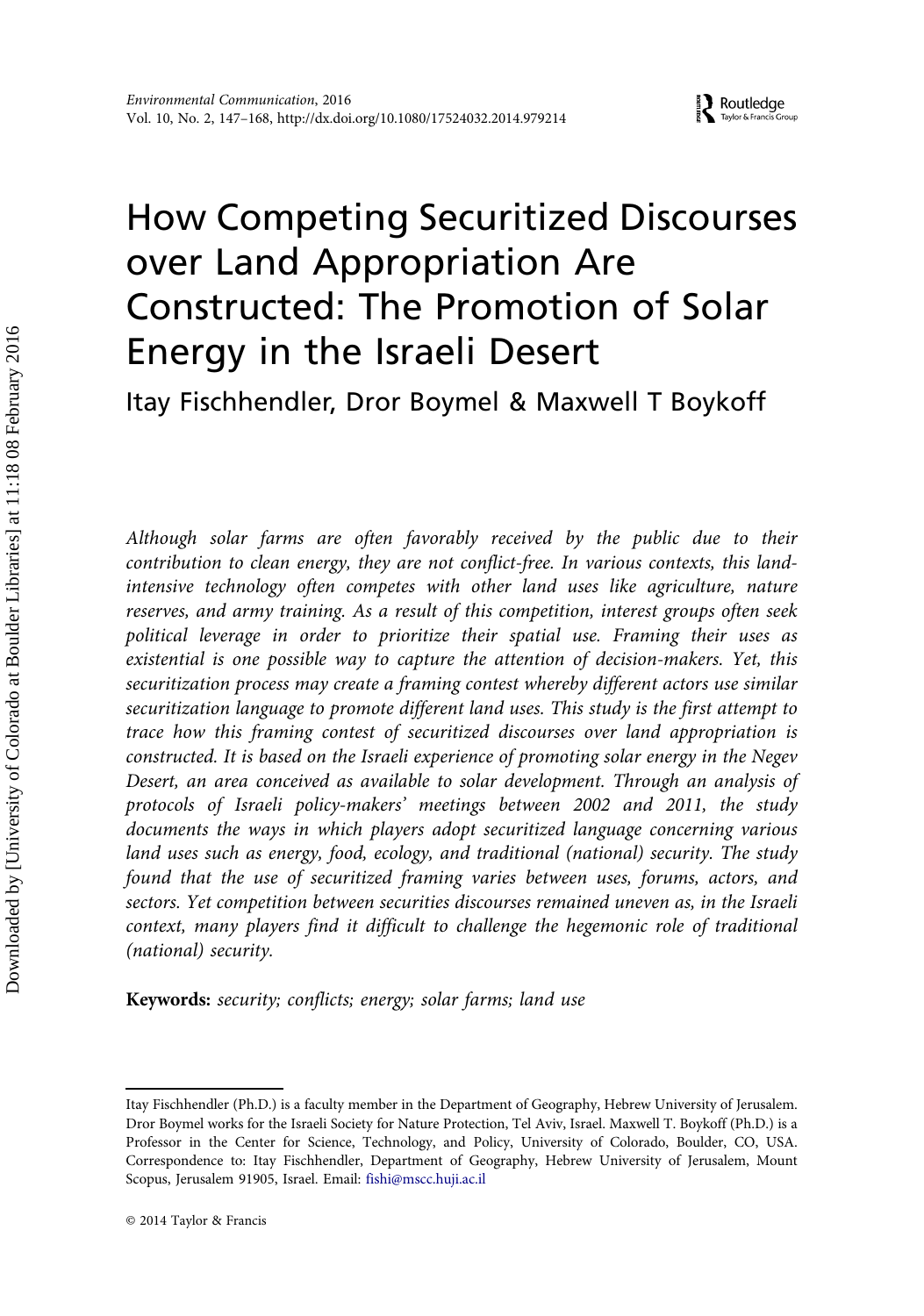#### Introduction

As a result of breakthroughs in solar technologies, punctuated by declining costs and ongoing carbon-based industry and climate challenges, many countries have stepped up adoption of solar energy policies in recent years (Garcia, Alzate, & Barrera, [2012;](#page-19-0) Timilsina, Kurdgelashvili, & Narbel, [2012](#page-20-0)). Solar energy adoption has not taken place merely as a sole alternative to fossil fuel energy sources; rather its promises and possibilities have been considered against the backdrop of other competing energy technologies and resources. This competition has ultimately tempered the deployment of solar technologies as a significant element of worldwide renewable electricity generation (Timilsina et al., [2012](#page-20-0)). One barrier to widespread adoption of much renewable energy—solar energy in particular—is their footprint on the landscape. Since both photovoltaic and concentrating solar power initiatives are land-intensive technologies often sited on open land, these technologies frequently compete with other energy sources and other potential land uses (Chiabrando, Fabrizio, & Garnero, [2009](#page-18-0)). Indeed, land use is often mentioned as an important challenge regarding solar energy application (Oliver & Jackson, [2001](#page-20-0)).

The extensive amount of land required for solar technologies encourages the allocation of agricultural land for energy uses (Chiabrando et al., [2009\)](#page-18-0). This trade-off between land allocated for energy or for food production is well recognized and much discussed in the solar energy sector, since land demarcated for solar infrastructure inevitably competes with food production, (Dupraz et al., [2011](#page-18-0)). Solar energy can also compete with potential ecological uses as well, often disrupting natural habitats and fauna.

This competition and these trade-offs therefore motivate many involved in solar program promotions to work to gain the political support for their adoption in the public arena (Erge, Hoffmann, & Kiefer, [2001](#page-19-0); Hilgartner & Bosk, [1988](#page-19-0)). Key actors in these spaces have therefore used communication strategies to engage with policymakers and citizens in order to recruit support for solar technology (Jacobsson & Bergek, [2004\)](#page-20-0). One such communicative strategy is the sociolinguistic concept of framing, of promises and possibilities, of solar technology adoption. Frames are thus used as strategic communicative tools for advocating new policies or altering existing policies (Bang, [2010](#page-18-0); Kauffman, [2013](#page-20-0)). Recognized as critical for capturing the attention of policy-makers in the water (Gerlak, [2013](#page-19-0)), food (Dibden, Gibbs, & Cocklin, [2013\)](#page-18-0) and, of course, energy sectors (Bang, [2010](#page-18-0)), framing is vital to shaping public opinion, changing policies, and fostering collective action.

One type of frame that is gaining momentum in the environmental field is a "security" frame (Davies & Selin, [2012;](#page-18-0) Deudney, [1991](#page-18-0)). Securitization implies that uses that were once debated in normal politics are now displayed as urgent and existential and demanding of exceptional measures (Buzan, Wæver, & De Wilde, [1998](#page-18-0)). A common way to frame energy in order to capture policy-makers' attention more specifically is through the concept of "energy security." Presenting energy policy as urgent and existential makes it likely that the established energy policies can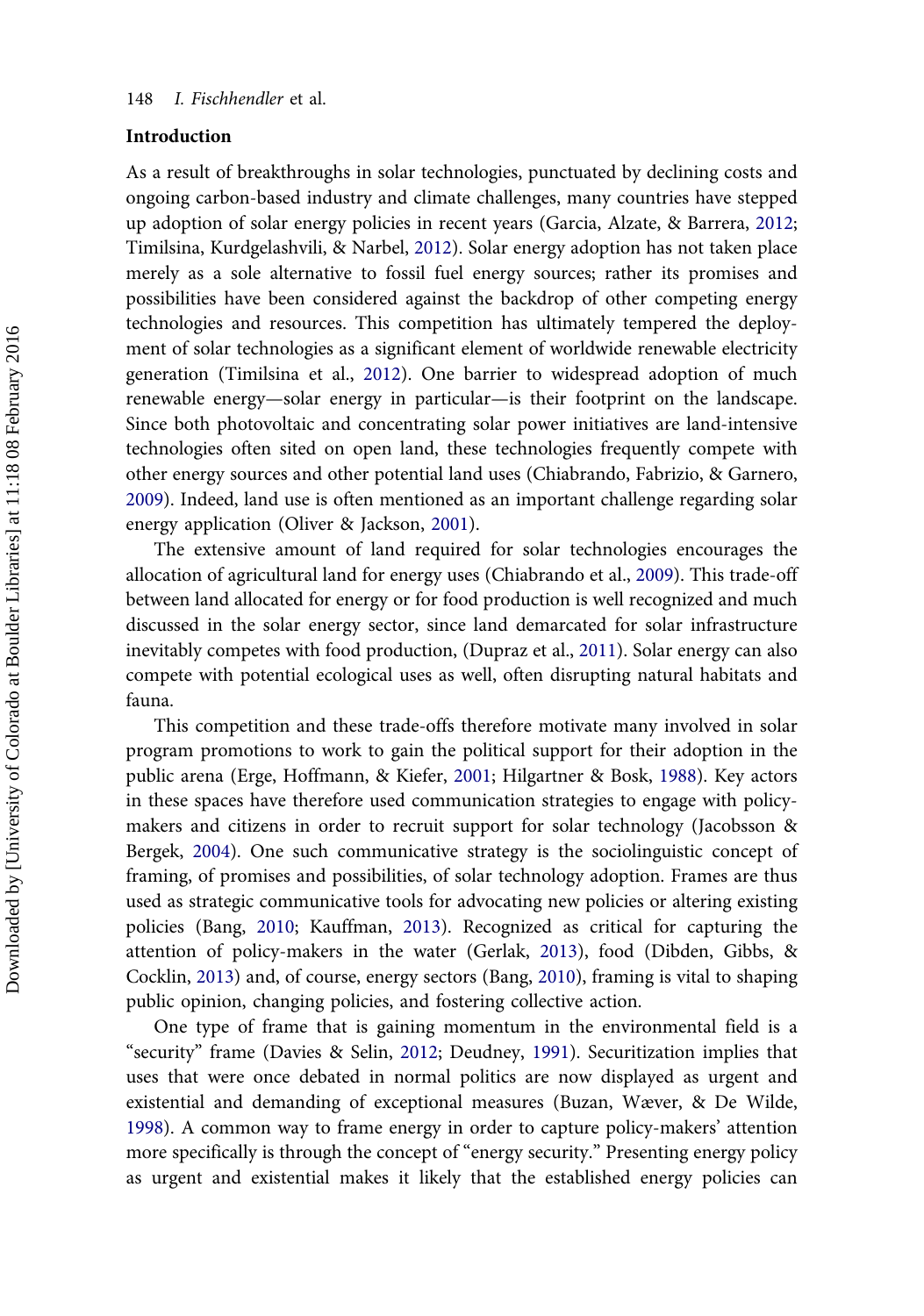support a new type of policy change (Bang, [2010;](#page-18-0) Ciută, [2010\)](#page-18-0) including the promotion of solar energy.

The ability of securitization to gather political support seems to encourage not only the energy sector to make use of the frame, but also other potential actors to frame their needs and resources in such a manner. Indeed security framing was already identified to capture the attention of policy-makers concerning various resources and uses like food security (Maxwell, [1996\)](#page-20-0), climate security (Stripple, [2002,](#page-20-0) pp. 105–127; Risbey, [2008](#page-20-0)), ecological security (Inouye, [2008](#page-19-0)), and energy security (Ciută, [2010;](#page-18-0) Yergin, [2006](#page-21-0)). However, under scarcity conditions, the extraction of resources for one use may come at the expense of other uses. This proliferation of securitization language may create a "framing contest" in which many competing users utilize the same securitization frame in the race for resources and political support.

Hence, this study's aim is to trace if and how securitized "framing contests" among potential land uses is constructed. Examining if and how policy-makers navigate between many competing securitized discourses and frames can contribute to a better decision-making process, one that can account for implications of this framing mode. This study focuses on the process of land appropriation for solar energy in the Israeli Negev Desert, a setting that may represent a clash between different potential users and resources such as energy, climate, food, and the military. The study also examines the actors and sectors that tend to engage in such competition and the underlying triggers for this race among competing securities.

In the next section, the power of framing and discourse in agenda-setting will be explored further, followed by a review of securitization theory and the widening of the security framework to include environmental issues and natural resources.

#### Framing and Discourse in Agenda-setting

Framing is a well-known concept in studies concerning public opinion, political argumentation, and media representational practices (Chong & Druckman, [2007;](#page-18-0) Gamson & Modigliani, [1989](#page-19-0); Lakoff, [2010](#page-20-0)). Through the use of "metaphors, catchphrases, visual images, moral appeals and other symbolic devices" (Gamson & Modigliani, [1989\)](#page-19-0), frames supply distinguishing ways to think about an issue and justification for the ways of addressing it (Lakoff, [2010](#page-20-0)). Given that frames can lead to collective action and the mobilization of political power, framing is often used in relation to environmental issues and natural resources (Lakoff, [2010](#page-20-0)). When it comes to these issues, frames are often used as an agenda-setting device to capture the attention of policy-makers for environmental issues (Cox, [2006,](#page-18-0) [2010](#page-18-0); Dearing & Rogers, [1996](#page-18-0)).

Although frames offer a preconceived way of thinking about an issue, they do not tell the entire story. The concept of "discourse" offers a more complex way of understanding the communication of an issue, and hence, its likelihood to be placed on decision-makers' agendas (Anderson, [1997;](#page-18-0) Carvalho & Peterson, [2012](#page-18-0)). If the concept of framing relates to the way one understands a word or issue, a discourse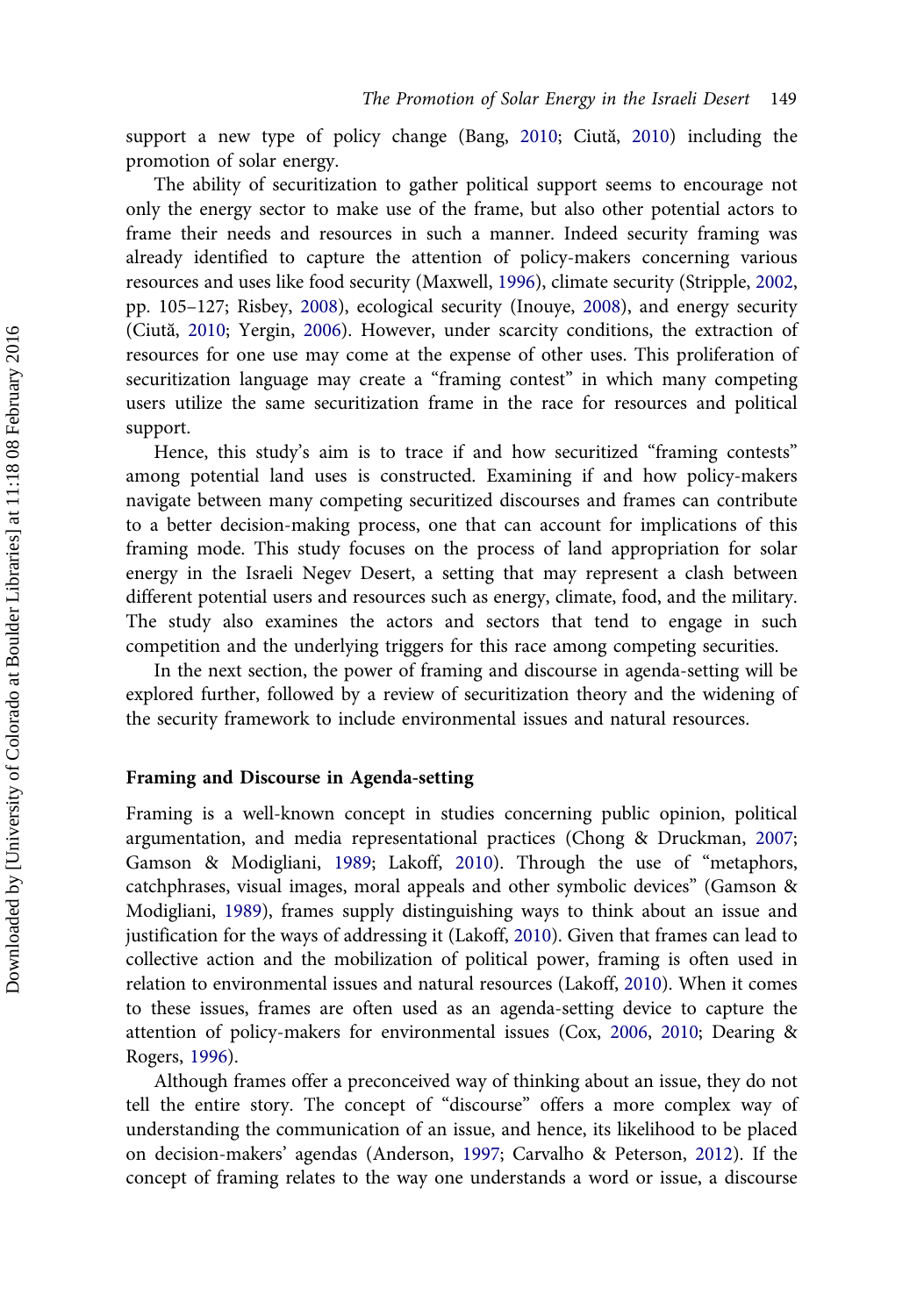can be understood as the shared way to apprehend the world (Dryzek, [1997](#page-18-0)). Maarten Hajer has defined "discourse" as:

an ensemble of ideas, concepts, and categories through which meaning is given to phenomena. Discourses frame certain problems; that is to say, they distinguish some aspects of a situation rather than others...discourses provide the tools with which problems are constructed … [and they] dominate the way a society conceptualizes the world. (1993, pp. 45–46).

Discourses are embedded in language, and as such, are held together by pieces of information communicated (often by various frames) by certain "community members" as coherent stories (Dryzek, [1997\)](#page-18-0). Further, both discursive and material elements comprise the politics of discourses over land appropriation. Discourses are tethered to material realities, perspectives, and social practices (Hall, [1997\)](#page-19-0) as we examine through the case of solar energy promotion in the Israeli Negev Desert.

#### Securitization as a Framing Mechanism in Sustainable Development Discourses

The phenomenon of securitization has been analyzed by several researchers collectively known as the Copenhagen School (Buzan & Wæver, [1997;](#page-18-0) Floyd, [2007](#page-19-0)). They perceive the securitization of an issue as a mode of framing whereby "regular" issues are lifted beyond the level of normal politics (Buzan et al., [1998](#page-18-0)) into the realm of "panic politics" (Wæver, [1995](#page-21-0)). The process of securitization now encompasses civil issues while still displaying them in an urgent and survivalist manner (Buzan et al., [1998](#page-18-0)). Although natural resources were often used interchangeably with the notion of securitization (e.g. Maxwell, [1996;](#page-20-0) Yergin, [2006\)](#page-21-0), it was only in the 1960s and 1970s that natural resources became the locus of the securitization process. During these two decades, the importance of economic security arose through concerns around US dependence on foreign oil, increasing trade deficits, competition with other producers in the global market, and other economic components (Buzan, [1997](#page-18-0)). These concerns, coupled with the 1970s oil crisis, gave birth to the developing concept of energy security, which was later used to convey the importance of energy to regional stability and its instrumental use in conflict (Ciută, [2010;](#page-18-0) Yergin, [2006](#page-21-0)).

In the 1990s, a proliferation of literature was produced concerning environmental security (Deudney, [1991;](#page-18-0) Homer-Dixon, [1991\)](#page-19-0). While in many cases environmental security was still situated on the nexus between scarce natural resources and national security agendas (Levy, [1995](#page-20-0)), other cases stressed the implications of environmental scarcity to communities and its impact on their well-being (United Nations, [1994](#page-20-0)). Food security is another example of a resource in which the meaning of security expanded to include civic elements. While the narrowest definition concerns the availability of minimum amounts of food at the global, national, communal, or household level, during the late 1980s its meaning expanded to include concerns about entitlements to food products as a component of affordable pricing (Maxwell, [1996](#page-20-0)).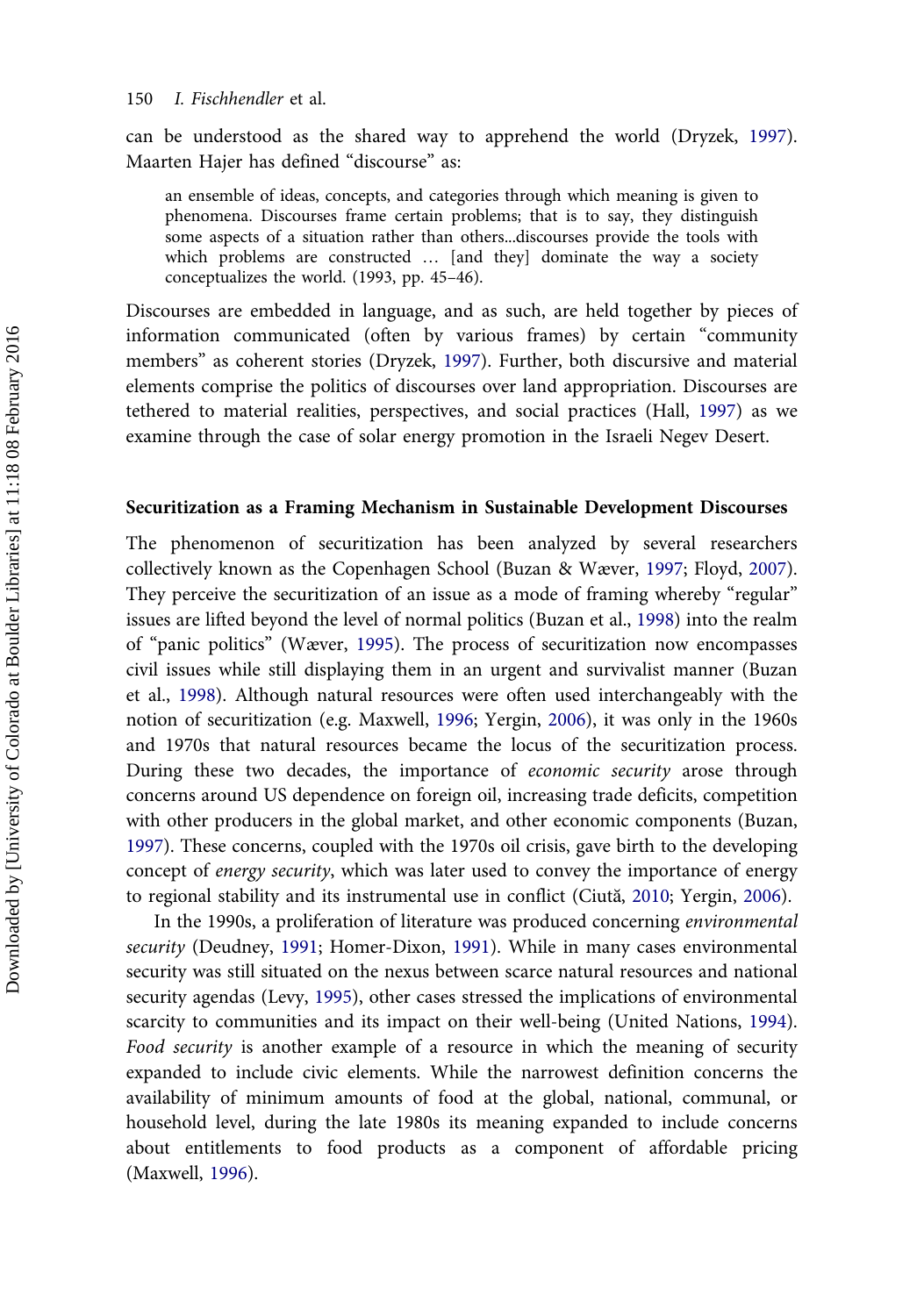Two new and related concepts are climate security and ecological security, which emerged as a reaction to the understanding that human activity leads to global change (Floyd, [2012](#page-19-0)). For climate security, the intention is often to secure a stable climate or maintain a rate of change below levels deemed hazardous for human and ecological systems (Stripple, [2002,](#page-20-0) pp. 105–127). Often, the fear is that unless there is climate security, the provision of food and water supplies will be at risk. In contrast to energy security, the impetus for providing ecological security by protecting biodiversity is often the intrinsic value of species richness rather than their importance for the state or mankind (Inouye, [2008](#page-19-0)).

## Competing Security Discourses and Potential Implications

The notion of scarce resources and its implications is well researched in the study of environmental discourse (Dryzek, [1997\)](#page-18-0). Indeed, during the 1970s the neo-Malthusian approach was repeatedly voiced as a response to resources crises, such as the oil embargo and rising food prices. The scarcity of resources and its ramifications in the last two decades have shifted the current emphasis from the provision of each individual resource to the inextricable interdependence between these resources, producing most ostensibly the climate–water–food nexus (Hanjra & Qureshi, [2010](#page-19-0)). Now energy is also attached to this nexus since biofuels, major consumers of water and agricultural land input, are expanding (Dupraz et al., [2011](#page-18-0)). The inextricable interdependence between resources implies that the endowment of resources for one use must take into account the long-term ramifications on other uses competing for the same resources. The notion of "competing uses" or "alternative uses" is well recognized in environmental economics. In such instances, users compete over the endowment of the same resources, such as land or sea (Timmons, [1956](#page-20-0)). When competition erupts it is important to understand how the relevant uses were displayed and "marketed" to the public and to decision-makers possibly by a securitization framing. Under such framing, uses considered to be low politics are linked with the high politics of national survival, such as peace and war. This embedding of a lower priority use in a wider political and existential setting, via securitization of the discourse, is expected to provide political leverage to interest groups over other competing uses.

Once one use is securitized, other competing uses may use the same framing approach. This may result in competing security discourses between actors. Hence, competing securities imply that varying uses and players compete to secure adequate and stable quantities and qualities of one particular resource at the expense of other securities. These uses may compete over resources like land, water, or labor while using the same securitization framing. For example, it has been observed that competition and trade-offs exist between climate-related goals (often framed as climate security) and food security (Yang, Zhou, & Liu, [2009\)](#page-21-0) in policies that promote biofuels.

Securities may not always compete against one another but rather complement one another. One example is the need to provide water security for the purpose of attaining food security and national security (Zeitoun, [2011](#page-21-0)). It is logical that different actors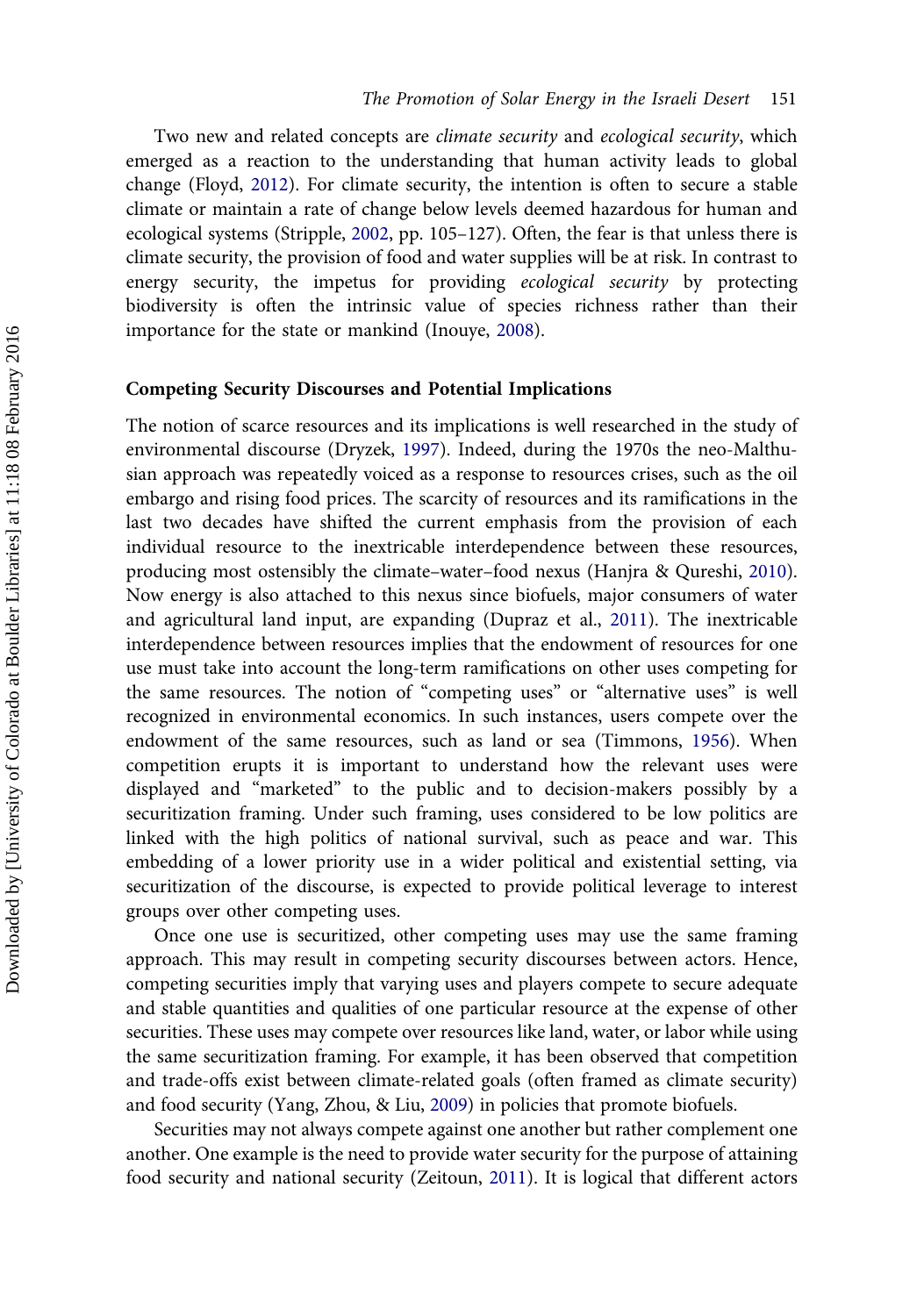may form collectives for the purpose of promoting their interests, while those interests are intersected. This perspective is advanced through the Advocacy Coalition Framework (Sabatier, [2011\)](#page-20-0). Therefore, coalitions that include several securitized uses may be generated when the storylines of actors that promote different securities complement one another. For instance, promoters of climate security and energy security may share their beliefs about renewable energy production as a way to cooperate on climate and energy problems (Brown & Huntington, [2008](#page-18-0)).

Competing securities may be aggravated and legitimized by both physical and social factors. While natural catastrophes are often presented as a physical element that may legitimize the use of securitization framing (Pelling & Dill, [2005](#page-20-0)), the need of players to prioritize their frame over other competing uses and policies is an example for social factors. Indeed, perceiving securitization as a social construct has led some scholars to argue that the securitization of the environment is just a rhetorical device aimed at drumming up greater support (Levy, [1995](#page-20-0)), termed by Deudney ([1990](#page-18-0)) as "rhetorical attention-getting."

The implications of this competition is especially challenging whenever it comes to securitization as a framing mode. Securitization as a profile raiser was already noted to have negative implications. Securitization may lead to the taking of extreme measures based on "a zero-sum rationality" while "cooperative efforts required by environmental problems" are undermined (Trombetta, [2008,](#page-20-0) p. 586). Balzacq [\(2005](#page-18-0)) warns that this can lead to a freezing of policy deliberations, more broadly, as every issue can be turned into a security concern through language, the ability to determine which issues are real security concerns becomes diminished.

If discourses are identified as the shared way in which an issue is understood (Dryzek, [1997\)](#page-18-0), then further examination into the construction of security discourse and framing may reveal the logic created from the shaping of an issue as an existential threat. As such, negotiations over language and phrasing highlight important interactions between discourse and practices. In articulating the important ways in which material realities shape discourses through time and space, geographer David Harvey has commented, "Struggles over representation are as fundamental to the activities of place construction as bricks and mortar" [\(1990](#page-18-0), p. 422). Through this "historical dialectical materialist" approach, the ways in which resource-based securitization issues are framed strongly influence considerations of possible responses, as well as policy priorities.

The next section discusses the promotion of solar energy in the Israeli Negev Desert for the purpose of demonstrating if and how competing security discourses are constructed; by whom, for what purpose, and under what conditions.

#### The Promotion of Solar Energy in the Israeli Negev

#### Why build solar farms?

The motivation to diversify Israeli energy resources can be traced back to the 1973 Arab energy embargo where the Organization of the Petroleum Exporting Countries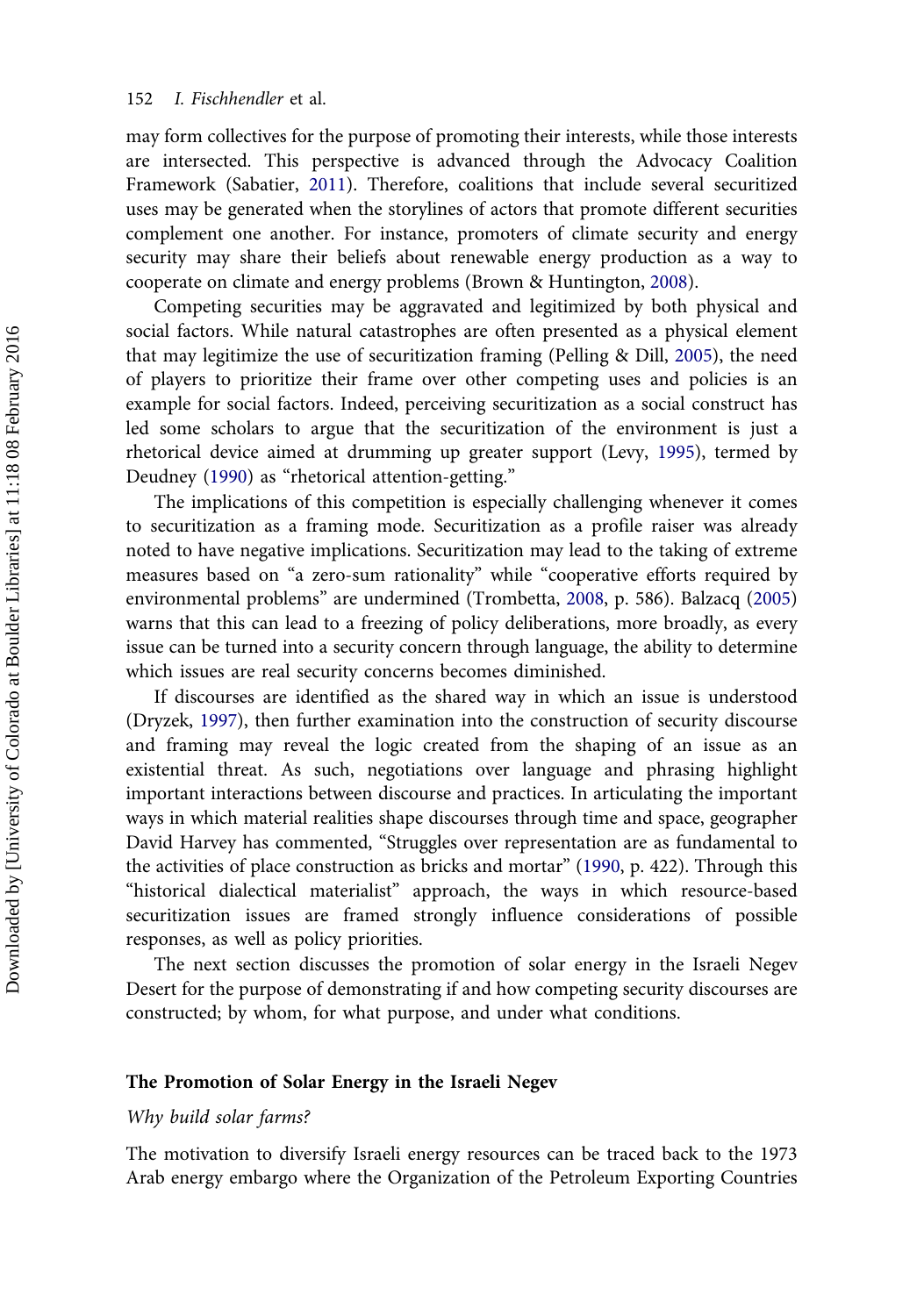(OPEC) members raised oil prices sharply and cut production amounts. This was followed by a complete boycott of oil distribution to pro-Israel countries. Despite a "warming" between certain Arab countries and Israel, the overall Israeli-Arab conflict has not permitted Israel to rely on Arab energy resources (Bahgat, [2008](#page-18-0)). The geopolitical setting of Israel, which can be described as inundated with varying levels of conflict with all its neighbors, induces Israel to seek energy resources independence (Bahgat, [2008](#page-18-0)). However, the motivations to develop solar energy are numerous and not strictly based on the geopolitical conflict.

The Israeli electricity economy can be characterized by low power reserves. In 2002, for example, the electricity generation reserve during peak consumption was only 0.2%, while the yearly average in the last decade was 6.3% (Israel Electric Corp., [2012](#page-19-0)). This is a consequence of the high level of growth in electricity consumption an average of 3.4% each year in the last decade—which is not totally supported by a significant enlargement in generation ability reserve.

In addition to a lack of energy resources, Israel functions as an "energy island" due to its isolated energy system which is not connected to neighboring countries' electricity grids. Combined with low power reserves and a high dependence on foreign energy resources, the significance of local energy resources development, such as solar energy, is critical (Shaffer, [2011](#page-20-0)). Finally, another motivation for the promotion of solar energy stems from Israel's declaration of its intent to reduce its greenhouse gas emissions by 20% by the year 2020 (Ministry of Environmental Protection, [2011\)](#page-20-0).

#### From needs to solar energy policy

Given the geo-strategic setting and the potential for solar energy, policy is typically made by the upper echelons of the government. The government itself takes the lead in making fundamental decisions in conjunction with the Ministry of Energy and Water Resources, which are implemented by the Electricity Authority. The prioritization of electricity generation using solar energy can be traced to government Decision 2664 of 4 November 2002, which stated that 2% of all electricity produced by 2007 will be from renewable sources, increasing to 5% by 2016 (Government of Israel, [2002](#page-19-0)). Following the 2002 government decision to promote solar energy, the Planning Administration in the Ministry of the Interior appointed a specialized committee charged with finding suitable sites for the development of solar power plants in the Negev Desert.

As a response to Decision 2664, in 2007 the government decided to build two large power plants near Kibbutz Ashalim in the Negev Desert, while also assigning the Ministry of National Infrastructure the task of promoting renewable energy projects as national infrastructure projects (Government of Israel, [2007](#page-19-0)). In 2008, the government decided to give tax benefits for photovoltaic facilities (Government of Israel, [2008](#page-19-0)). A year later, it updated its renewable energy targets, which were initially set in 2002, to 5% and 10% of renewable energy by 2014 and 2020 (Government of Israel, [2009\)](#page-19-0).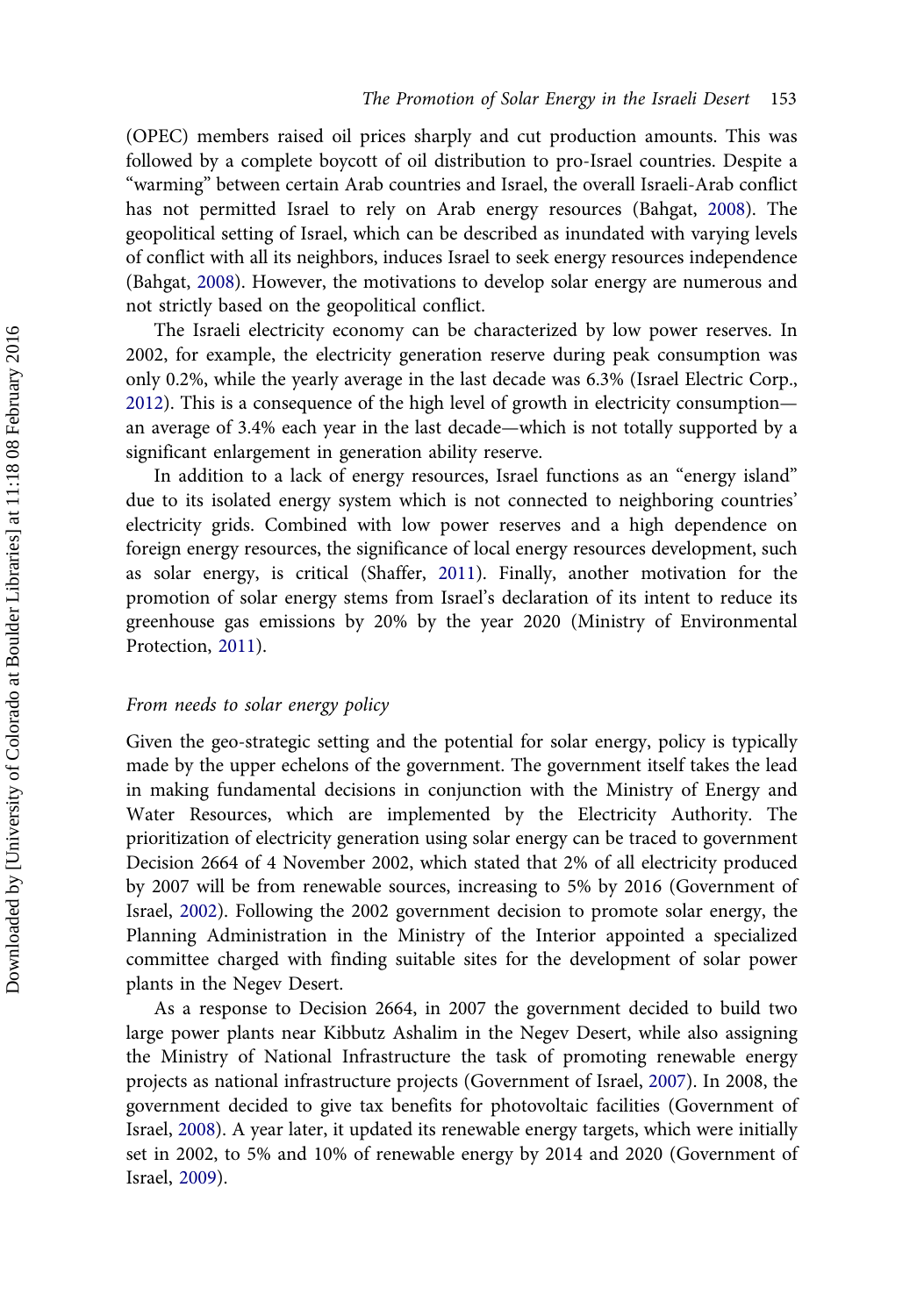Both solar energy quotas and subsidized tariffs have been used to manage solar energy production in recent years. Following the setting of tariffs and quotas, many initiatives have been submitted to various Israeli planning and construction bodies by the private sector. In parallel, the National Master Plan 10d10 for photovoltaic facilities was approved in order to simplify the procedures for rooftop solar initiatives and medium facilities on land. As a consequence, around 70 facilities of this kind are currently being promoted.

Most of the medium-size facilities and all of the large ones are to be situated in the Israeli Negev Desert, which covers approximately 60% of Israeli territory and populates only 14.3% of the population (Central Bureau of Statistics, [2012](#page-18-0)). Given the low population density combined with the physical conditions that the Negev Desert provides it has been argued that the Negev is highly suitable for solar energy development.

#### The potential for competing security discourses over land

In reality, the Negev Desert accommodates many uses that require extensive tracks of lands. The main user is the Israel Defense Forces (IDF), which uses about 55% of the Negev area mostly for training (The State Comptroller, [2011](#page-20-0)). In conjunction with training activities, many bases are scattered throughout the desert, providing logistic, radio and intelligence facilities, air force bases, and experimental areas for weapons. Moreover, the Negev Desert is also one of the most important areas of nature reserves and national parks in Israel. It provides the most extensive expanse of land in which natural habitats are significantly separated from settlements and roads, and provides open space continuity (Deshe Institute, [2012](#page-18-0)). The importance of open spaces and nature values is also supported by National Master Plan 35, which often restricts development in these areas. Consequently, 24% of the Negev is defined as nature reserves and national parks, which places even stricter limitations on development (Israel Nature and Parks Authority, [2012\)](#page-19-0). Yet given the army's need for land, 66% of the nature reserves are used by the military (Deshe Institute, [2012\)](#page-18-0).

A final land use in the Negev Desert is agriculture, which extends over 8% of the desert, rendering the Negev agricultural land quantitatively significant for Israel's agricultural economy. Although many perceive the Negev as inappropriate for agriculture, the Ministry of Agriculture and Rural Development sees the Negev Desert as the "granary of fresh products" of Israel, while the rural settlements are viewed as the guardians of national lands, borders, and, by extension, national security (Ministry of Agriculture & Rural Development, [2007](#page-20-0)).

#### Methods

#### Research database

On 4 November 2002, the Israeli Government began to actively promote renewable energy (Government of Israel, [2002](#page-19-0)). Since then, discussions on solar initiatives have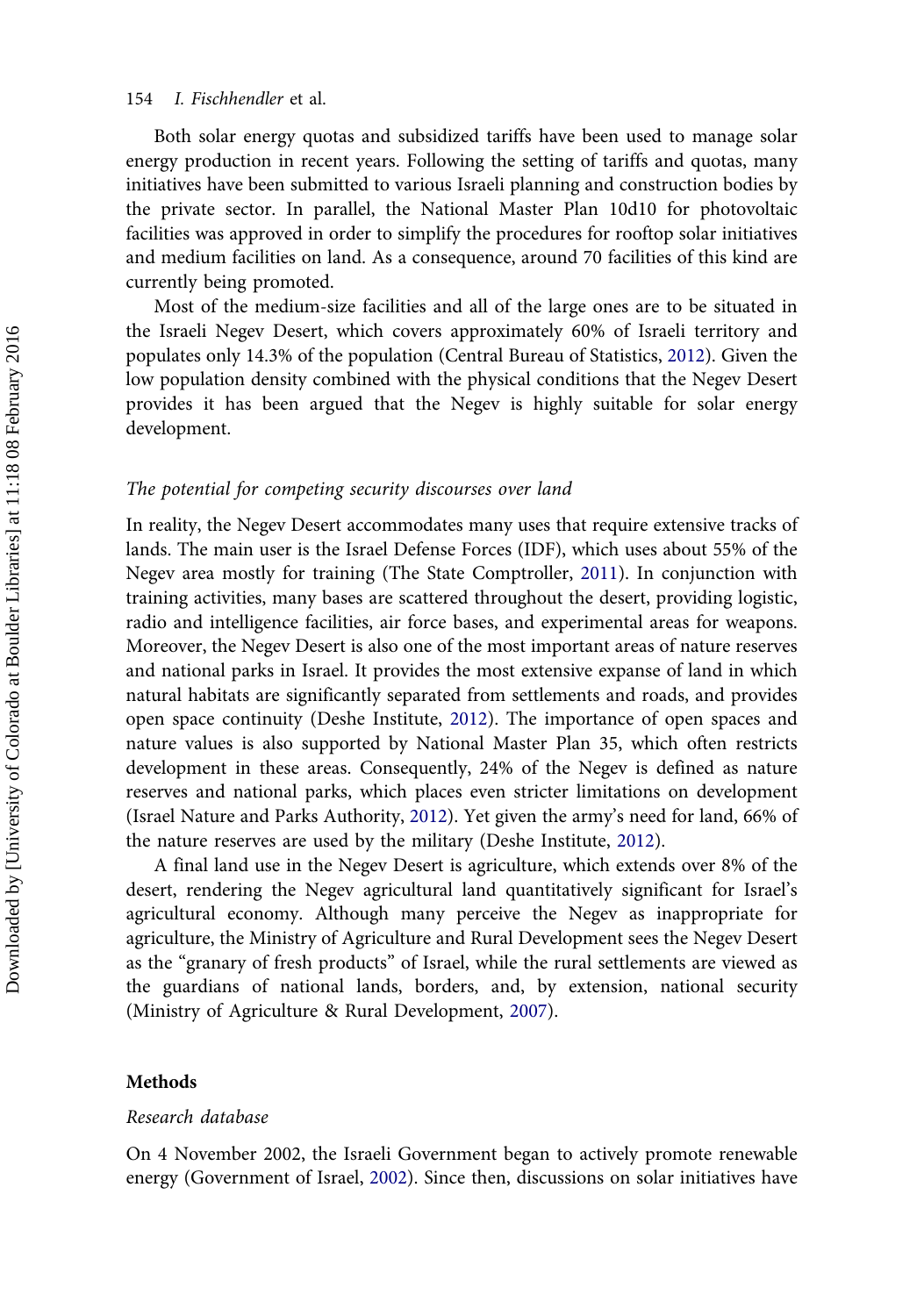been on the table in many different arenas and on many levels of decision-making. Some of these arena discussions are backed up by formal protocols of Parliamentary Committees, the National Planning and Construction Council and its subcommittees, the Southern Regional Committee for Planning and Construction and its subcommittees, and the Committee for Examined Alternatives for Locating Solar Power Plants (referred to as the "Technical Committee").

For the purpose of this study, all of the protocols of the meetings from the beginning of 2002 and until the end of 2011 were examined while all meetings that dealt with solar energy were collected. Table 1 summarizes the database, which includes a total of 81 relevant protocols.

Analyzing different protocols from different arenas is influenced by Hilgartner and Bosk's "Public Arenas Model" that has already showed the importance of different public venues on both the evolution of social problems and the actors who make claims about them (Hilgartner & Bosk, [1988,](#page-19-0) p. 58).

## Securitized statements

In each protocol, statements which framed one of the five securitized uses (climate, energy, ecology, food, or traditional national security) for land were sought. A statement was considered securitized if the land uses were displayed as security issues while using a rhetorical structure based on dramatization and presentation of the issue as a supreme priority. This was based on the Copenhagen School's criterion that securitization requires the creation of a security plot often by the use of words that evoke a sense of immediate physical harm. Hence, during the reading of the protocols, words and phrases such as "danger," "critical," "threat," "severe damage," or "existential need" were identified as keywords that signal securitization. Each statement framed by an actor as a security use was considered one observation and was thereafter called a "securitized statement." This implies that the number of securitized statements that one protocol can include may range from none to several. In 41 protocols, out of the total 81, at least one securitized statement was found. In total, 182 securitized statements were found (see Table 1).

Another criterion used to identify whether statements are securitized is the use of a referent object. A referent object is based on the Copenhagen School's unit for

| No. of<br>protocols | No. of protocols<br>with securitized<br>statements | No. of securitized<br>statements |
|---------------------|----------------------------------------------------|----------------------------------|
| 13                  | 12                                                 | 65                               |
| 32                  | 16                                                 | 84                               |
| 32                  | 10                                                 | 22                               |
| 4<br>81             | 3                                                  | 11<br>182                        |
|                     |                                                    |                                  |

Table 1. Research database.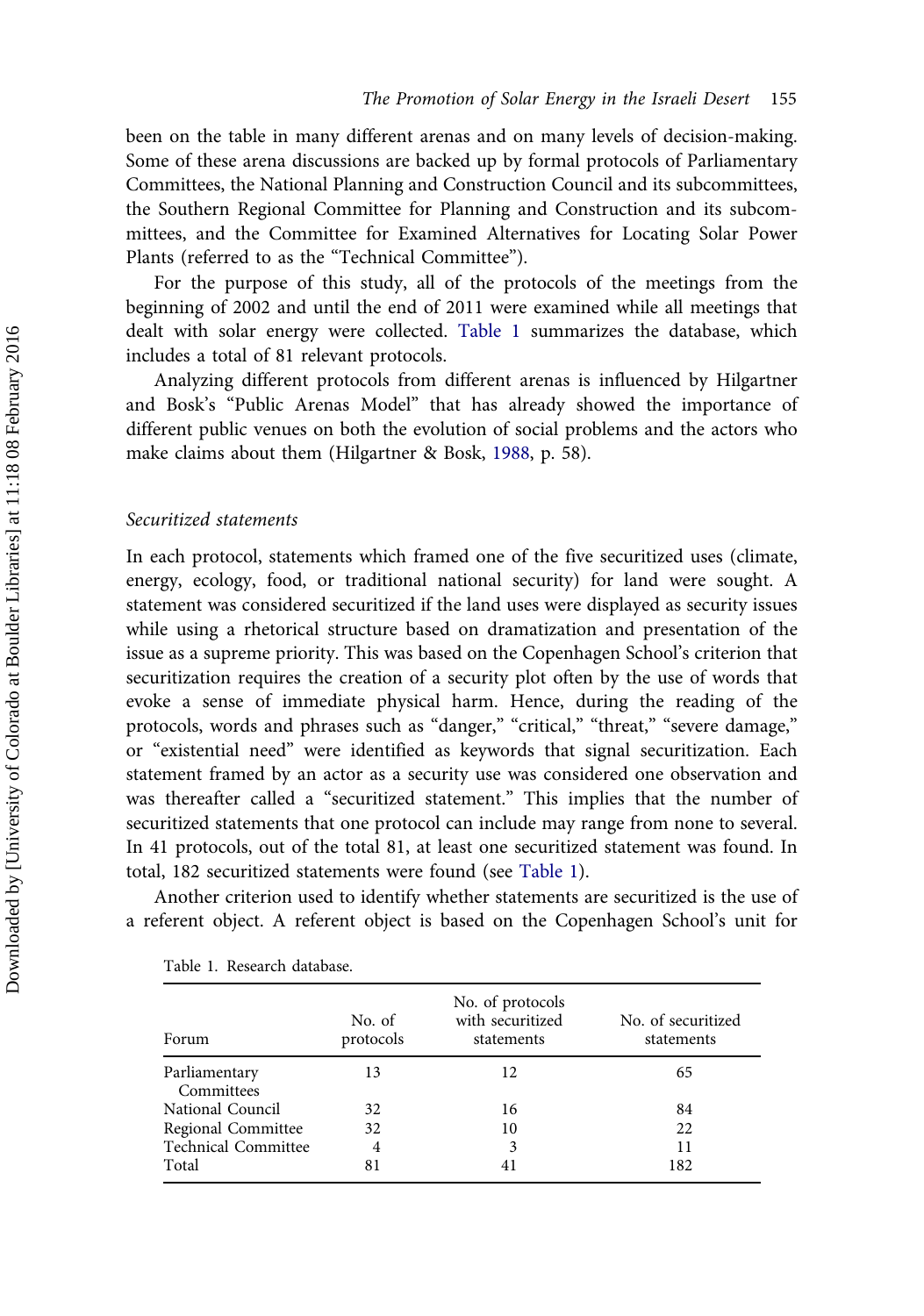security analysis: the "things that are seen to be existentially threatened" and have "a legitimate claim to survival" (Buzan et al., [1998,](#page-18-0) p. 36). Referent objects were therefore categorized as broadly as possible for each potential securitized use: The main threats to climate security are the economy, humanity, and life support systems. The main threats to energy security are affordability, independency, public health, and reliability. The main threats to ecological security are biodiversity and life support systems. The main threats to food security are affordability and reliability. Finally, the main threats to national security are confidentiality, flight safety, military training, and operational capability.

The securitized statements were also divided into explicit and implicit securitization groups. The explicit securitization group was composed of statements in which the actor used specific words from the security sphere like "threat," "danger," "live," and so on. The implicit group included statements in which the actor emphasized the importance of the use compared to other uses but without using existential vocabulary. The sectors associated with the actor who made the securitized statement were also recorded. These include infrastructure, land-use planning, agriculture, environment, military, monetary, and others. Similarly, the actors who made the securitized statement were categorized as businesses, politicians, public servants, or NGOs. Finally, the arenas in which the securitized statements were deliberated (Parliament, National Council, Regional Committee, or Technical Committee) were recorded, assuming that the arena represents different degrees of politicization that may affect the intensity of competition between securitized discourses.

# Competing security indexes

In addition to the analysis of the securitized statement as an individual research unit, the study also developed two competing security indexes with the aim of reflecting the intensity of competition between securitized uses per protocol.

The indexes are:

- . Competition index number 1. The ratio between the number of different securitized uses which were raised in each protocol and the maximum number of potential securitized uses in the relevant protocol. The maximum number of potential securitized uses is five and refers to the five different uses in this study. Higher ratios thus indicate higher competition. For example, in a protocol that contains references to energy security, traditional security, and food security, the ratio will be 3/5, as only three uses are expressed out of five potential uses. However, since some protocols are short and have less than five securitized statements, the denominator is the number of statements. For example, in a protocol, which contains four securitized statements (two around energy security and two around traditional security), the ratio is 2/4.
- . Competition index number 2. The ratio between the second most mentioned securitized use and the most mentioned securitized use in the protocol. For example, a protocol in which traditional security is mentioned only three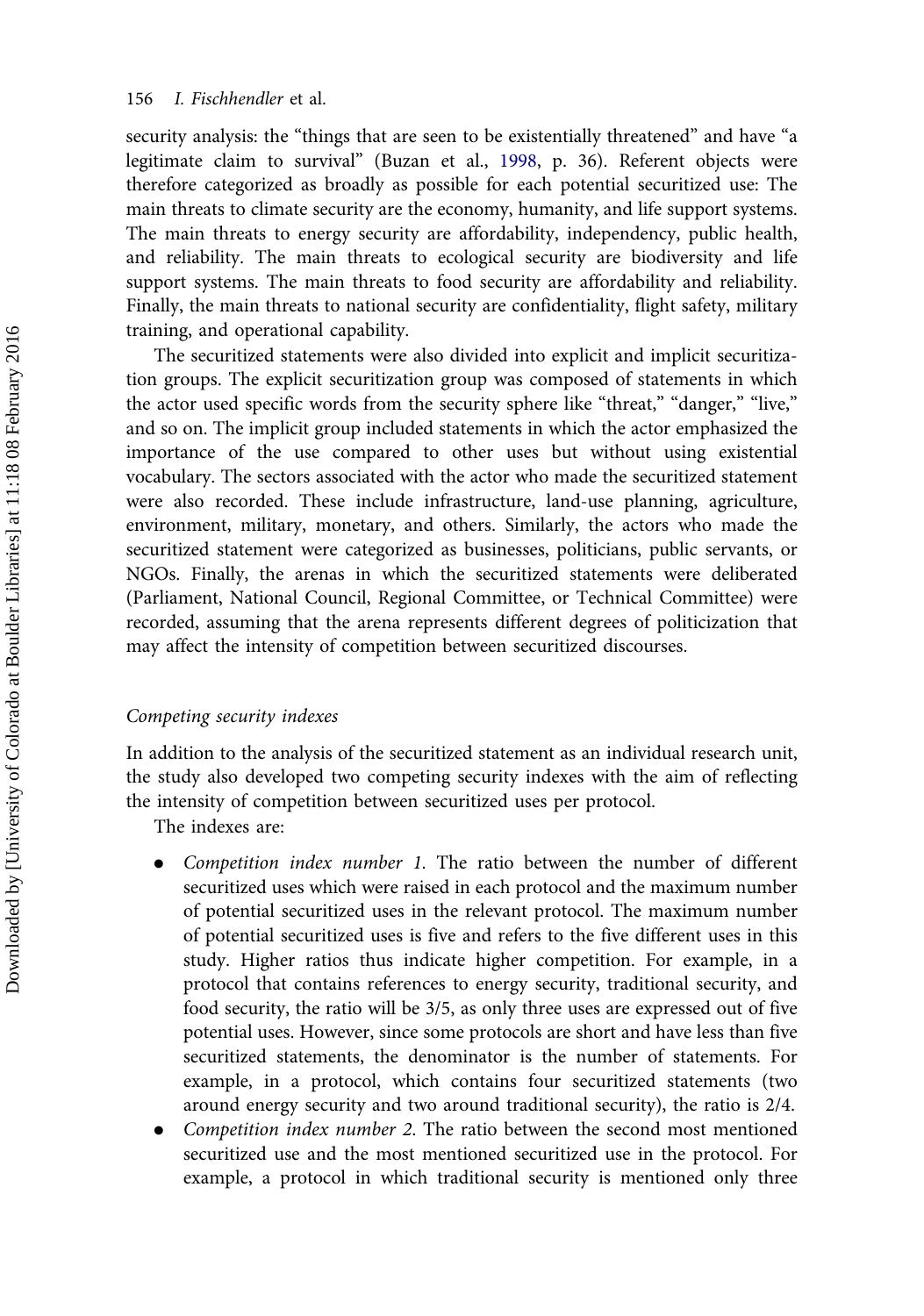<span id="page-10-0"></span>times, while energy security is mentioned four times would result in a ratio of 3/4 (0.75). Higher ratios for this index also indicate higher competition. Since in many protocols, only two different securitized uses are raised, this index reflects the competition rate between these two competing uses.

#### Results

#### Who securitizes the discourse and how?

Table 2 presents the results of the distribution of the securitized statements by uses. It also presents the distribution of each securitized use by the arena in which it was displayed. Finally, the last column presents the ratio between explicit securitized statements and the total securitized statements for each use. For instance, out of the total securitized statements energy served as the securitized use for land appropriation in 40.1% and 58.9% of all the energy security statements made in the parliamentary forum. The ratio between explicit and the total securitized statements of energy was 0.64.

It is clear from Table 2 that energy and traditional uses are the main uses often discussed in a securitized manner in Parliamentary Committees and in the National Council and often in an explicit securitized language. Ecology and food securities are the less voiced securities and are rarely discussed in an explicit securitization language. Alternative rationales to securitization are provided for these two uses. While for the former land use, the rationale for ecological preservation is often the legal obligation of Israel to comply with international agreements around nature protection; for the latter use the land should remain appropriate for agriculture, as agriculture provides positive externalities like maintaining the rural landscape and values. The same legal framing for ecological preservation seems to be also common in justifying appropriating land to solar farms as Israeli was often presented to be part of the global community that is legally committed to combat climate change.

[Table 3](#page-11-0) provides examples for quotations provided by different stakeholders describing various land uses in a securitized manner. This suggests that a variety of

|                    |                                                            | % of securitized issues, by arena |                                 |                                    |                        |                                                                     |
|--------------------|------------------------------------------------------------|-----------------------------------|---------------------------------|------------------------------------|------------------------|---------------------------------------------------------------------|
| Securitized<br>use | $%$ of<br>securitized<br>use out of<br>total<br>statements | Parliamentary                     | National<br>Planning<br>Council | Regional<br>Planning<br>Committees | Technical<br>Committee | Ratio between<br>explicit and<br>total<br>securitized<br>statements |
| Climate            | 8.8                                                        | 87.5                              | 6.3                             | 6.3                                | $\Omega$               | 0.38                                                                |
| Energy             | 40.1                                                       | 58.9                              | 35.6                            | 4.1                                | 1.4                    | 0.64                                                                |
| Ecology            | 7.7                                                        | 7.1                               | 71.4                            | 14.3                               | 7.1                    | 0.14                                                                |
| Food               | 6                                                          | 27.3                              | 54.5                            | 18.2                               | $\Omega$               | 0.09                                                                |
| Traditional        | 37.4                                                       | 5.9                               | 60.3                            | 20.6                               | 13.2                   | 0.57                                                                |

Table 2. Distribution of securitized statements by uses, arena.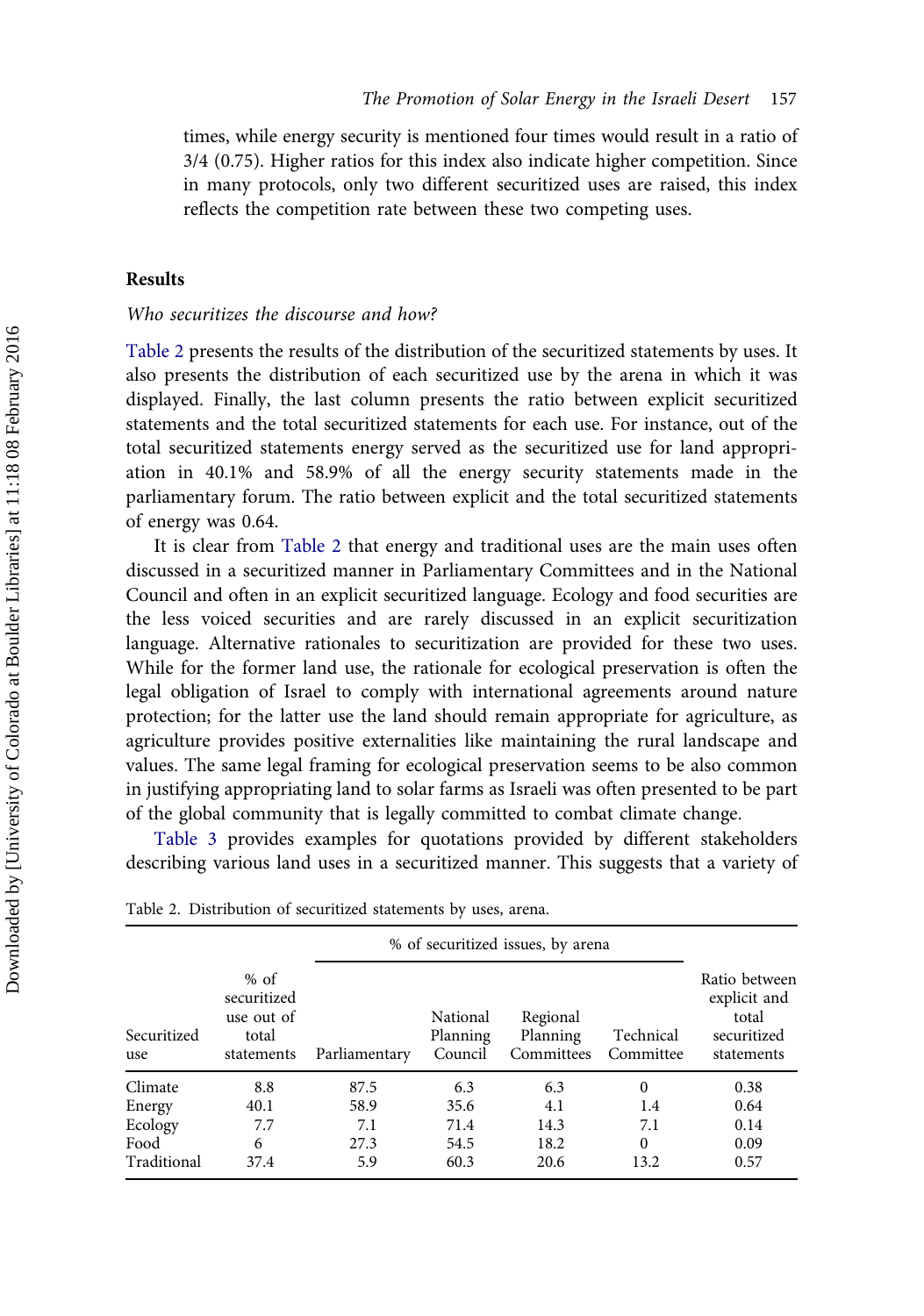| Securitized<br>use | Quotation                                                                                                                                                                                                                                | Spokesman                                                       |
|--------------------|------------------------------------------------------------------------------------------------------------------------------------------------------------------------------------------------------------------------------------------|-----------------------------------------------------------------|
| Energy             | "Energy dependency and a decentralized energy<br>(via solar farms) system is essential to our<br>security"                                                                                                                               | Einnat Vilaf, Parliament<br>Member                              |
| Food               | "If tomorrow morning Hatzav [settlement)<br>doesn't have [agricultural] lands, you will not eat<br>Cauliflower and Lettuce"                                                                                                              | Shlomi Shamai, Deputy Head of<br>Regional council of Beer Tuvia |
| Climate            | "In the last assessment report [of the IPCe], the<br>third assessment, it was very dramatic in the<br>aspect of the threat over the future living in the<br>earth"                                                                       | Dov Khenin, Parliament<br>Member                                |
| Energy             | "Energy is the essence of life of the country"                                                                                                                                                                                           | Joseph Paritzky, Minister of<br>National Infrastructure         |
| Ecology            | "for the man who benefits from the gifts of<br>nature, from Yoav Sagie, Society for the<br>advantages from the system services of nature,<br>which without them Protection of Nature in Israel<br>we have no life and have no existence" | Yoav Sagie, Society for the<br>Protection of Nature in Israel   |

<span id="page-11-0"></span>Table 3. Examples for quotations around securitized uses.

linguistic tools are deployed to deliver a sense of urgency and existentialism including voicing the looming threats to our life if land uses like maintaining agriculture or appropriating land for solar farms will be jeopardized.

As explained in the methods section, the study distinguished between sectors and actors. [Table 4](#page-12-0) below summarizes the results of the sectors and the actors that made the securitized statements on each issue. It indicates a sectorial approach under which different sectors and their actors promote their own interest in a securitized manner. For example, since energy security has profound infrastructure implications it was often raised by the infrastructure ministry and voiced by its public servants. Similarly, the environmental ministry raised ecological security, with NGOs voicing these concerns. Finally, politicians have an important role in voicing energy security concerns while public servants are the most vocal concerning the other uses.

#### Threats over referent objects

In [Figure 1,](#page-13-0) five pie charts are displayed, one for each securitized use. The figure shows the division between the main threats that arose in securitized statements of each use. The category of "unclear" relates to all the securitized statements where the threats were nonexistent or unidentifiable. The pie charts clearly demonstrate that in many cases the threat behind the use discussed could not be identified, especially when discussing climate, food, and, to some extent, also energy. For most uses, it is clear that there is one dominant threat. For ecology, this is biodiversity; for traditional security, it is military training; and for food, it is reliability of food supply. Energy is the exception, as the threats discussed are diverse.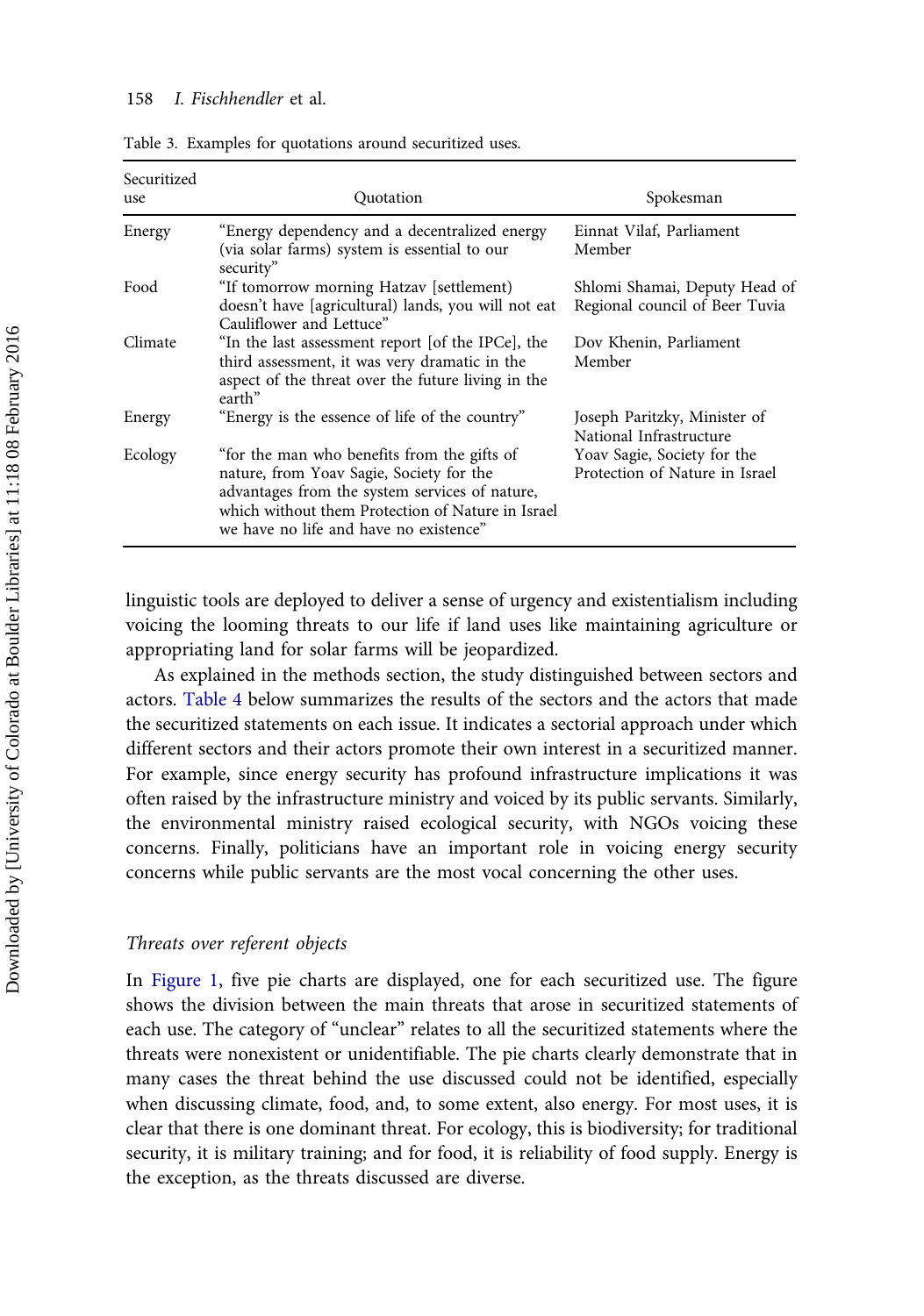Table 4. Distribution of the securitized uses between sectors and actors. Table 4. Distribution of the securitized uses between sectors and actors.

<span id="page-12-0"></span>

|                      | (% of all statements for each use) | sector that raised the securitized statements        |                                  |                         |                                            |                        | The actor who raised the securitized statements<br>(% of all statements for each use) |                                            |                                             |
|----------------------|------------------------------------|------------------------------------------------------|----------------------------------|-------------------------|--------------------------------------------|------------------------|---------------------------------------------------------------------------------------|--------------------------------------------|---------------------------------------------|
| planning<br>Land use | Agriculture                        | Environment Military Monetary Other Businesses       |                                  |                         |                                            |                        | Politicians                                                                           | servants<br>Public                         | NGO                                         |
|                      |                                    |                                                      |                                  |                         | 50                                         | 18.8                   |                                                                                       |                                            |                                             |
|                      |                                    |                                                      |                                  |                         |                                            |                        |                                                                                       |                                            | 5.5                                         |
| $\overline{5}$       |                                    |                                                      | $\circ$                          |                         |                                            |                        |                                                                                       |                                            | $^{42.9}_{0}$                               |
|                      |                                    |                                                      |                                  |                         |                                            |                        |                                                                                       |                                            |                                             |
|                      |                                    |                                                      |                                  |                         |                                            |                        |                                                                                       |                                            | $\frac{1.5}{6}$                             |
|                      |                                    |                                                      |                                  |                         | L5.4                                       |                        | 19.8                                                                                  |                                            |                                             |
|                      | 27.3<br>30.9<br>18.7<br>12.3       | $6.\frac{3}{4}$<br>36.4<br>3.3<br>$\circ$<br>$\circ$ | 9.9<br>6.3<br>6.8<br>64.3<br>4.4 | 29.4<br>12.1<br>$\circ$ | $\ddot{0}$<br>2.7<br>1.5<br>$\overline{a}$ | $7.1$<br>$2.3$<br>21.9 | 14.3<br>18.2<br>17.6<br>15.1                                                          | $62.5$<br>$7.1$<br>$7.1$<br>$9.1$<br>$2.9$ | 8.3.7.7<br>8.9.7.7.7<br>8.9.7.7.7.7<br>56.6 |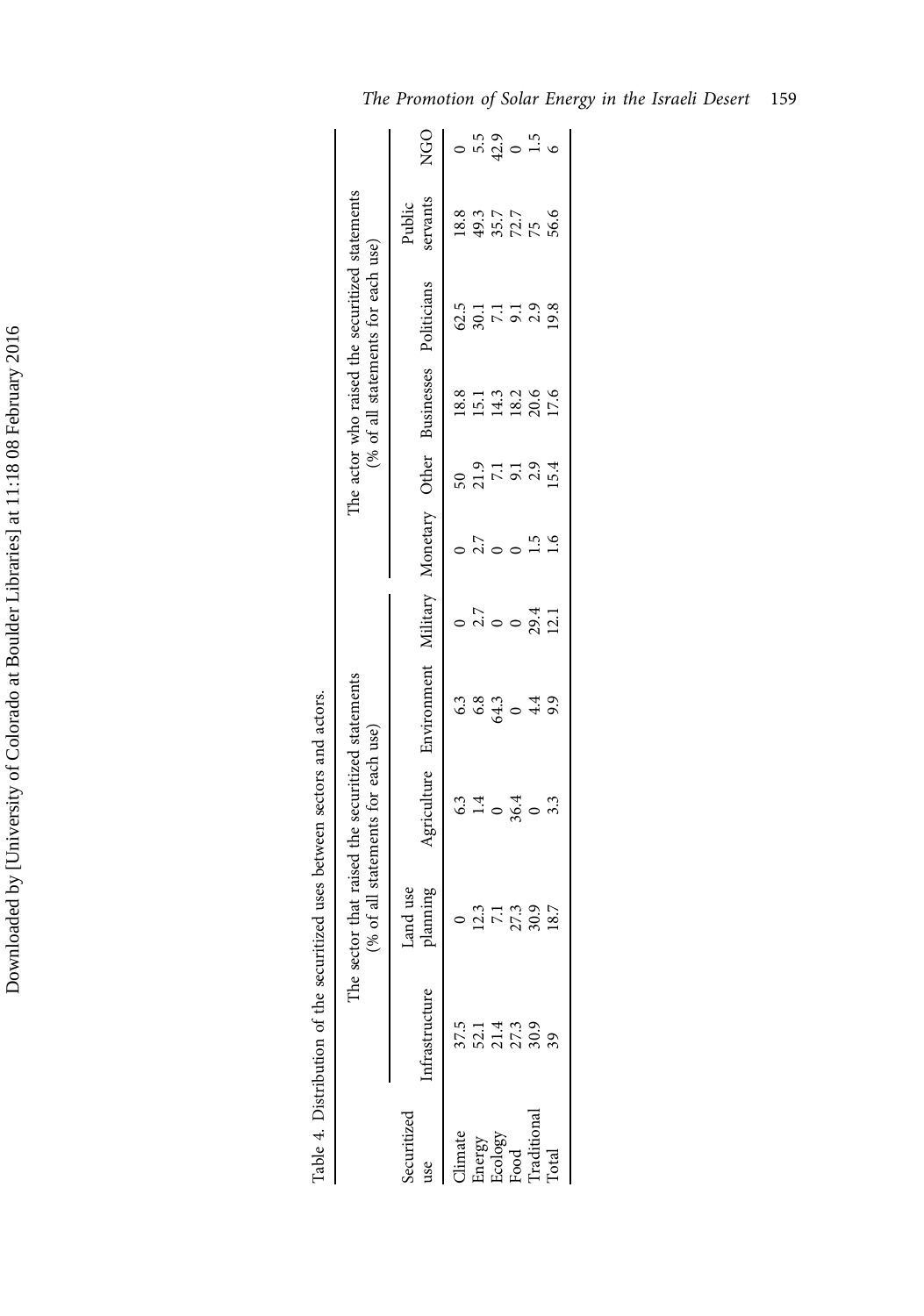<span id="page-13-0"></span>

Figure 1. What is at risk for each of the securitized uses.

# The distribution of competition indexes by arenas

[Figure 2](#page-14-0) presents the competing security indexes for each of the 41 protocols that contain at least one securitized statement. The protocols that were analyzed differ from one another in the intensity of their competition indexes. The figure displays these results by arena for the two competition indexes, suggesting that the competition indexes vary across time and between arenas. It is clear that for the Technical Committee, the competition level was lower than for the Parliamentary Committees and the National Council. Although the competition indexes for the regional committees vary over time, they are clearly lower than for the Parliamentary Committees and the National Council. In fact the average index for competition index 2 for Parliamentary Committees and for the National Planning Council is 0.39, while for the Regional Planning Committees and for the Technical Committee it is 0.17 and 0.05, respectively. Although the two indexes often displayed similar patterns, the Parliamentarian Committees showed higher rates in index no. 1.

## Discussion

As van Dijk ([1988\)](#page-21-0) and others have pointed out, discourses themselves must be carefully considered in context (e.g. Hansen, [1991\)](#page-19-0). Our case study analysis of solar energy promotions in the Negev setting confirms our expectation that the inextricable interdependence between resources and land scarcity encourages many players to frame their potential uses as existential and urgent. This creates competition between securities once a new spatial use (like solar farms) is introduced after the resource (in our case land) has already been appropriated.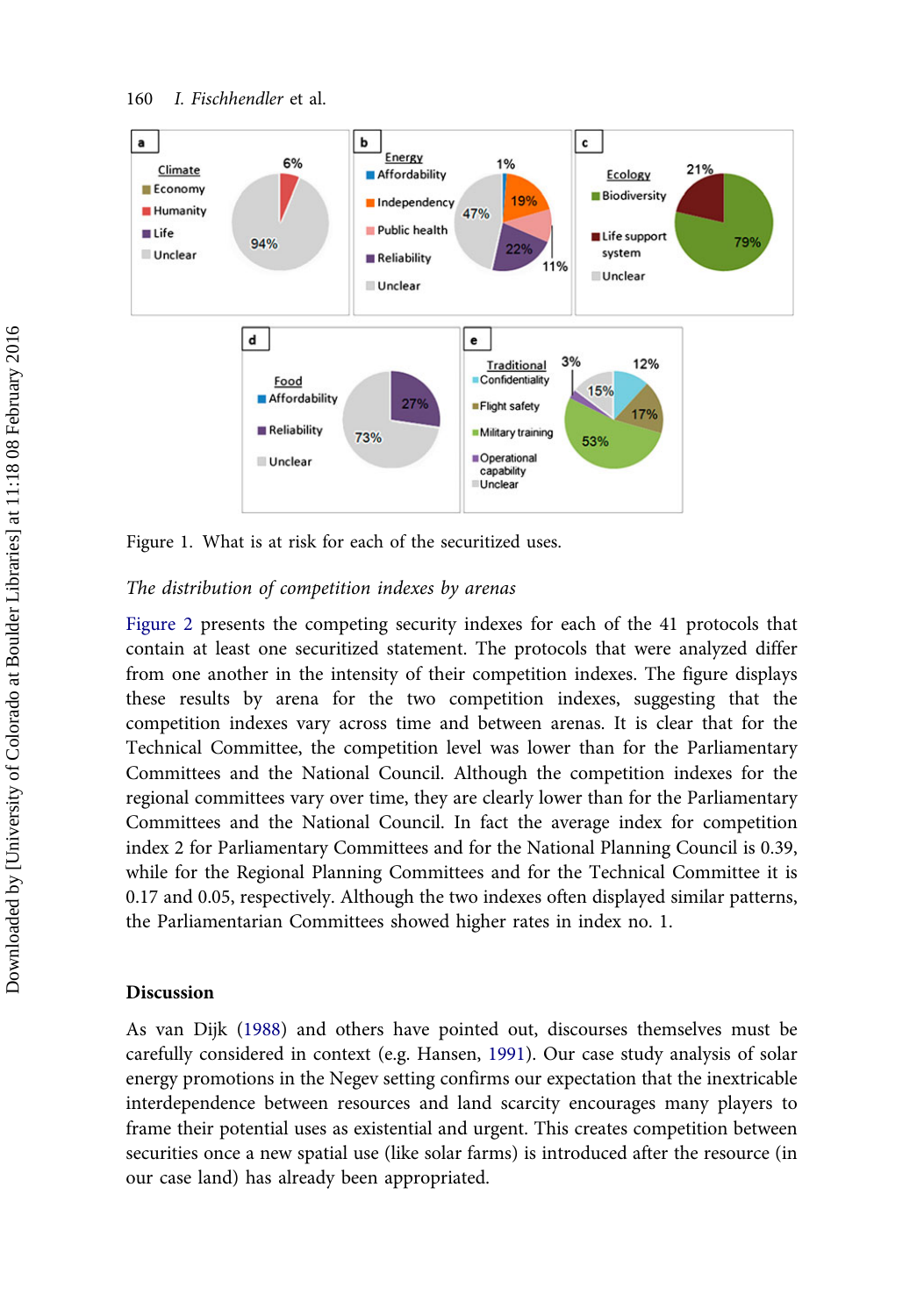<span id="page-14-0"></span>

Figure 2. Security competition indexes per protocol by time and by arena.

Yet, how this physical trigger for securitizations plays out varies as a function of societal factors including the issues, arenas, actors, and the sectors voicing such framing mode. For example, the results showed that public servants and the infrastructure sector more frequently raise the "energy security" discourse while "ecological security" is more frequently raised by NGOs and the environmental sector. The results also indicate that not all securities are equally voiced, as energy and traditional (national) securities were most common while ecological and food securities were nearly nonexistent. Moreover, the results indicate that actors choose different ways to securitize an issue. Some used explicit language to securitize while others chose implicit language to convey a securitized message. The use of explicit or implicit securitization and the intensity of the competition between securities is a function of arenas and uses. The higher the degree of politicization of the arena the more the competition between securities is intensified and the more explicit the securitization language is.

As explained earlier, the Copenhagen School lists several essential conditions for a discourse to be qualified as "securitization." One condition is to point to a clear threat. However the results showed that in many statements the actor refrained from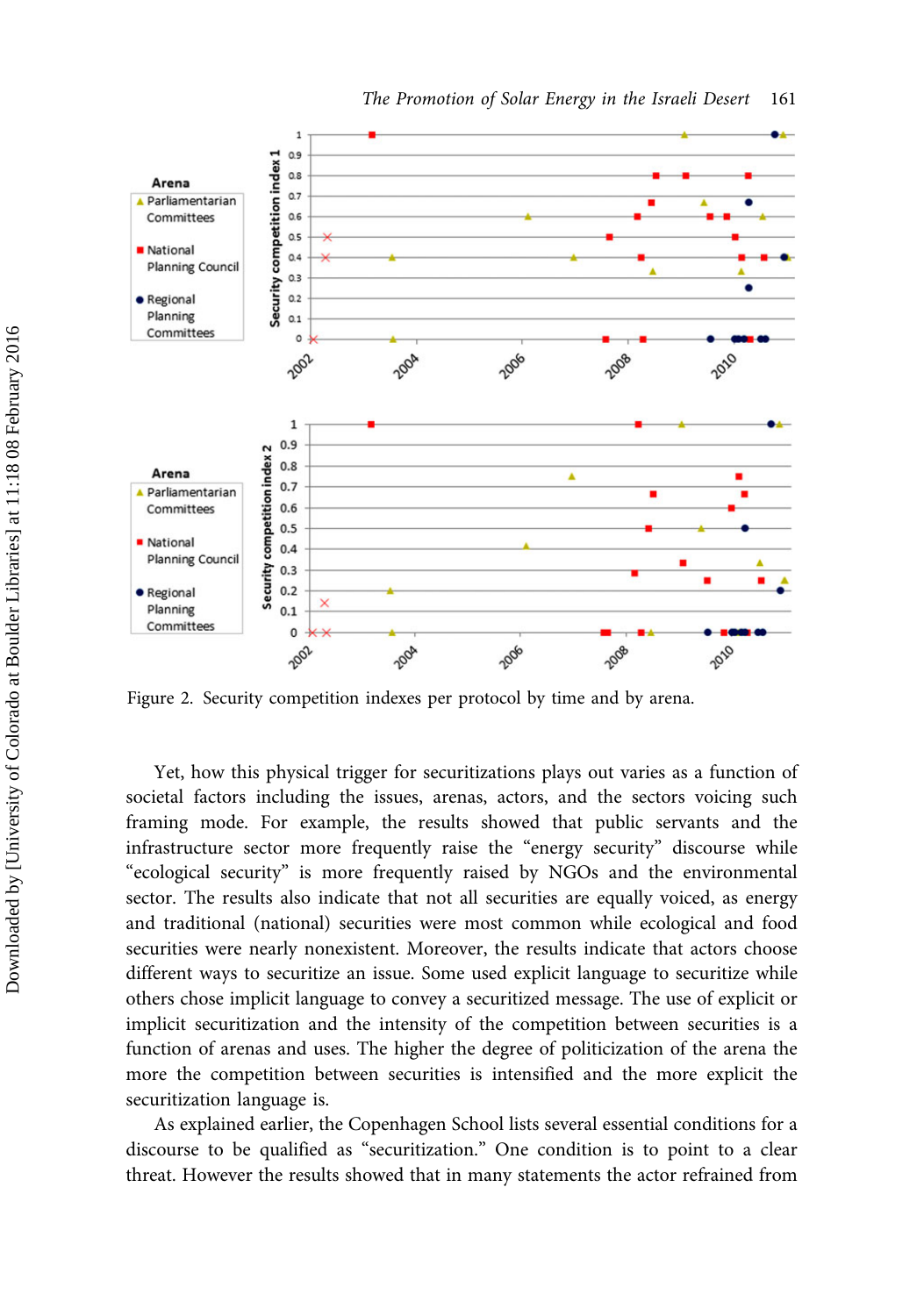identifying clear threats to a referent object ([Figure 1\)](#page-13-0). This lack of a referent object under threat is common in discussions pertaining to climate and food security and, to some degree, energy security. This suggests that the framing of securitization was triggered by marketing reasons with the aim of placing the topic on the agenda rather than by a genuine belief for the effect of physical factors such as land scarcity. This suggests that there are two types of securitization pertaining to natural resources. One is strategic securitization that is motivated by the assumption that scarcity of some uses can lead to conflicts, economic decline, and poverty, which can then become a national security issue. In that sense, the discourse will emphasize the critical role of the resource for the survival of states, humans, etc. This will result in the attachment of the resource to a set of larger values, benefits, and expected costs. The other one is tactical securitization that occurs when issues considered to be low politics are linked with the high politics of national survival. Embedding a lower priority resource in a wider political and existential setting is designed to capture policy-makers' attention and to allow actors to gain an edge in the agenda-setting process. Our case seems to conform to the latter type of securitization as a social contract tactic since (as seen in [Figure 1\)](#page-13-0) most of the securitized statements were lacking a clear dominant threat that could have justified a genuine physical trigger for such rhetoric. While securitization varies between issues, the two competition indexes, which were built to reflect the competition level between securities, witnessed for the most part low to mild rates.

[Figure 2](#page-14-0) also reveals that only in the last several years this competition seems to be intensified mostly at political venues. This may be a result on the recent offshore Israeli gas discoveries that may have motivated players to become more rhetorically aggressive. Yet, this finding requires further study. In the cases where competition was evident, the rhetoric of the competition is explicit and blunt. Often this competition was presented as a policy dilemma for the need to prioritize between competing securities rather than as a clash. For example, the Israeli Society for Nature protection argues:

for the need to find the right balance between the energy needs of Israel and its ecological needs. The ecological needs are both less important than other needs as they are the environmental services that are essential for our existence. (Sagi, [2011\)](#page-20-0)

The research of Rogers-Hayden, Hatton, and Lorenzoni ([2011\)](#page-20-0), which studied how issues are framed while promoting different energy solutions in the UK, demonstrates the role of hegemonic discourses versus counter-hegemonic discourses. In the Israeli planning context "traditional security" is often considered to be the hegemonic discourse (Perez & Rozenblum, [2007](#page-20-0)). Hence, not surprisingly, in this study many of the securitized statements included a reference to traditional security issues as an existential need of Israel and its control over land. Alongside this "traditional security" stands a second hegemonic discourse, which can be called the "energy security" discourse. This energy discourse was the most securitized and explicitly expressed amongst the remaining competing uses. Despite the numerous definitions for energy security that exist in the literature (Kruyt, Van Vuuren, de Vries, & Groenenberg, [2009](#page-20-0)), in this case study energy security mostly implied reliable energy supply and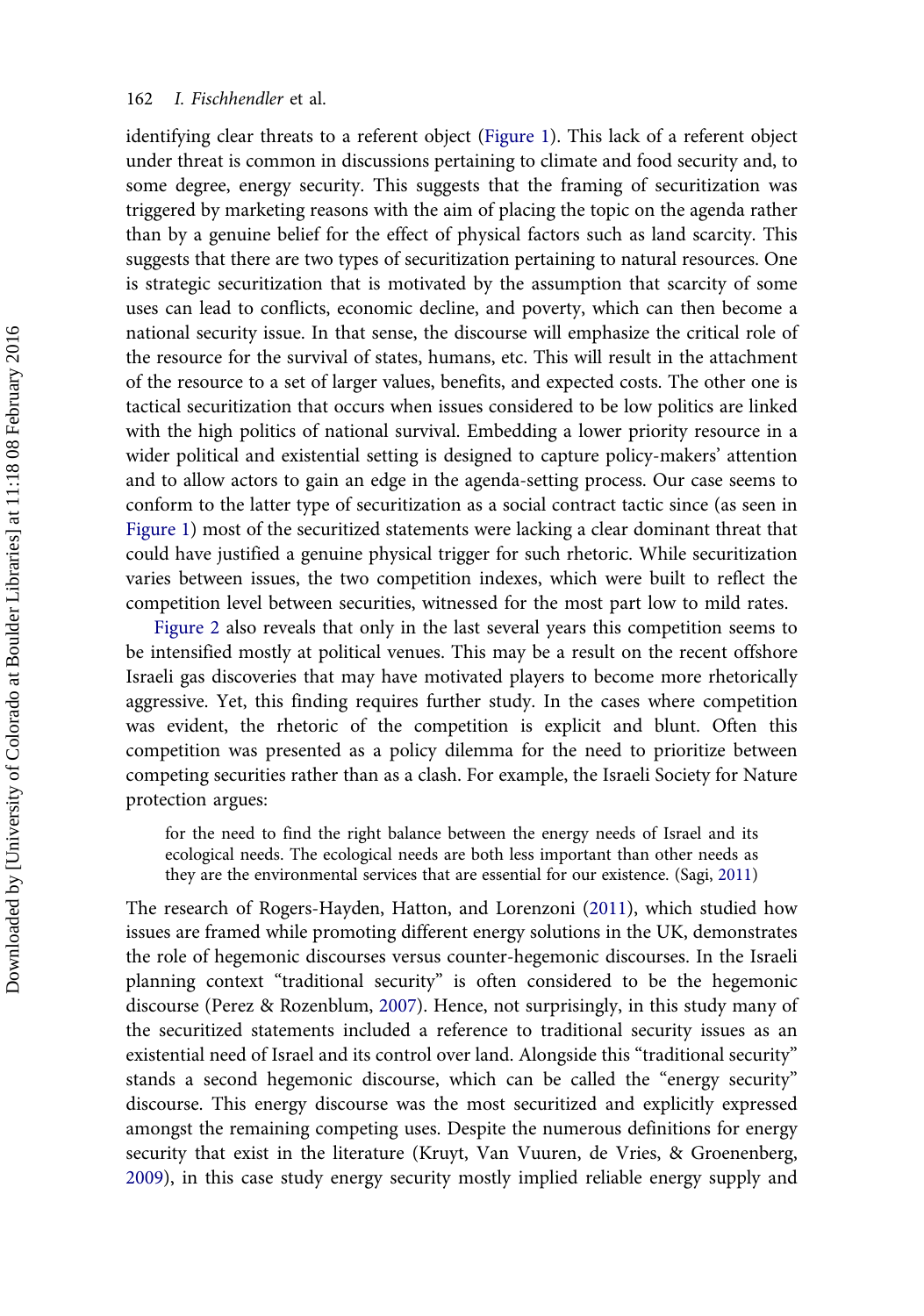energy independency, a concept that is often deployed to address issues of national sovereignty (see [Figure 1\)](#page-13-0). Hence, energy security seems to complement the traditional security issue rather than compete against it, which may contribute to the low levels of the competing security indexes. Framing "energy security" as part of "traditional security" is well understood given the Israeli geo-political context: as an energy island with scarce energy resources coupled with a history of energy embargos (Shaffer, [2011](#page-20-0)).

In conjunction with the two identified hegemonic discourses, the study identified two alternative counter-discourses that competed over land with the energy and traditional securities. The first discourse concerns the protection of agricultural lands, which was framed on occasion as a "food security" issue. The second discourse pertains to "ecological security" framed for the purpose of protecting pristine nature. Yet, their uses with securitization framing remains marginal and they were usually discussed in an implicit manner by the agricultural and environmental sectors, respectively (see [Tables 2](#page-10-0) and [4\)](#page-12-0). Their marginalization expresses their status as unsaid discourses, discourses that cannot be spoken or accepted publicly or politically. The disallowance of ecological and food security discourses thus also explains the low levels of the two competition indexes, as the Israeli political context prohibits the challenging of traditional security.

#### **Conclusions**

The Copenhagen School has established an approach that sees securitization as a socially constructed act in which an actor exposes a threat to a referent object and wishes to promote a solution while displaying it in a securitized manner. As such, there are scholars who see the social and discursive process of securitization as part of a framing approach whereby actors frame issues in certain ways for the purpose of affecting policy-makers or the public in agenda-setting. While there are several studies that document the use of existential and securitized language pertaining to several resources (e.g. water, energy, food), these studies have typically underplayed the inextricable interdependence between natural resources; this implies that securing resources for one use can create insecurities for other competing uses. Hence, the aim of this study has been not solely to identify the use of varying securitized discourses related to land use, but to spearhead the identification of the evolution of competing security discourses in decision-making processes over the appropriation of space.

The results of the research, which indicate that many securitized statements do not include concrete threats to referent objects, strengthen the perception that securitization is a socially constructed process aimed at prioritizing certain uses over alternative ones. Yet, cases where a concrete threat to a referent object was identified revealed that the meaning of what was securitized differs across players, sectors, and uses. This has demonstrated that resource-based securitization develops through negotiations between discourses and material realities over time, and can hold multiple meanings, often as a function of the securitizing sector and actor.

The ability to use and abuse securitization language for the purpose of promoting conflicting agendas is a result of the ambiguity of the concept's definition. In the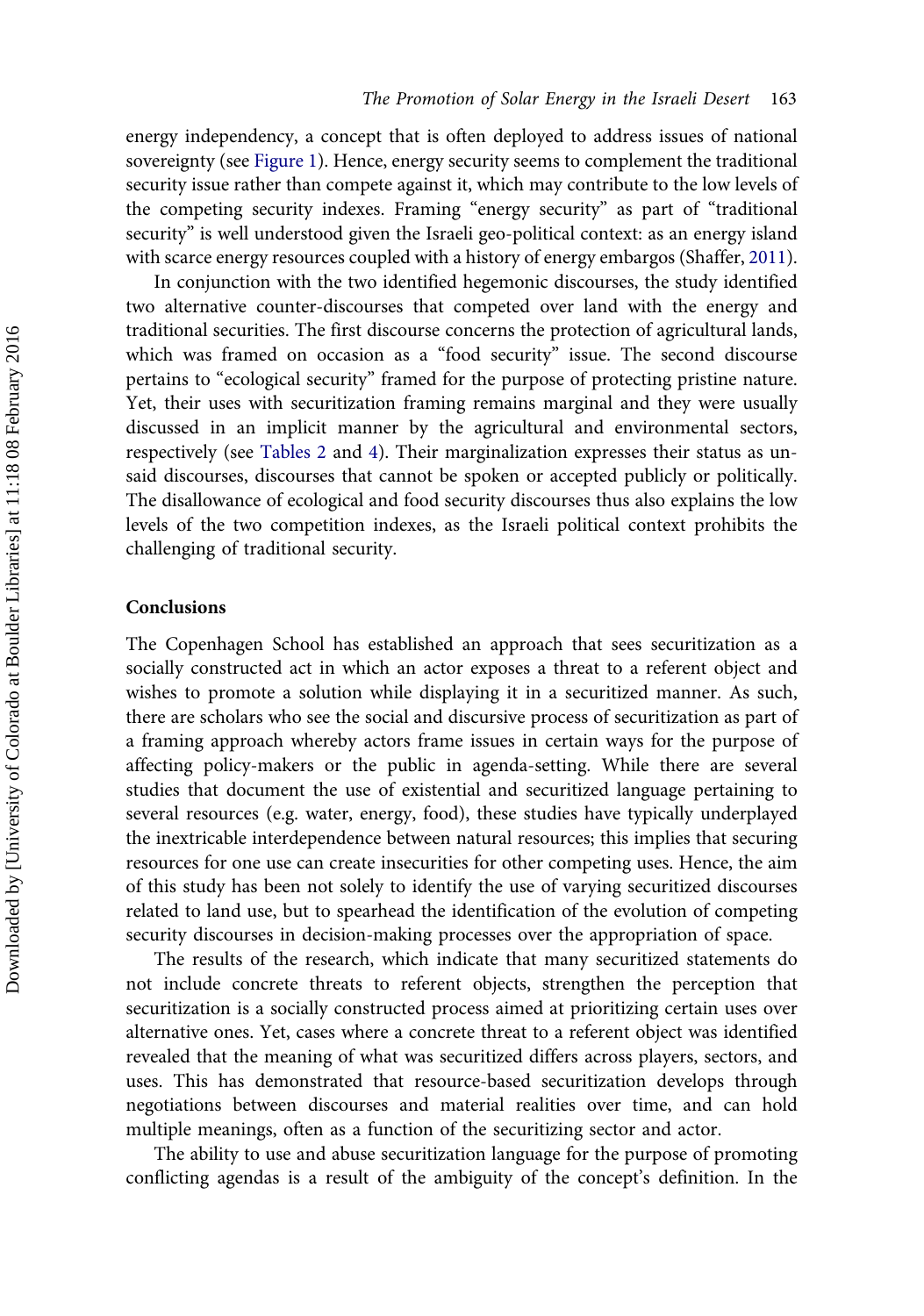USA, for example, the loose use of terms like "energy security" and "energy independency" encourages the negotiation of discourse in the public and decisionmaking spheres (Littlefield, [2013](#page-20-0)). Indeed, the instrumental use of energy security was already documented in several studies (e.g. Bang, [2010;](#page-18-0) Rogers-Hayden et al., [2011](#page-20-0)), whereas attention-raising concepts (like energy security and climate change) have been seen to be coupled together for the purpose of promoting certain policies like greenhouse gas reductions. Yet, this work has shown that varying frames of "energy security" can be deployed in contradiction—and in opposition—to one another while seeking to achieve competing policies.

Tim Forsyth has stated, "assessments of frames should not just be limited to those that are labelled as important at present, but also seek to consider alternative framings that may not currently be considered important in political debates" (2003, p. 1). An aim of this study has been to interrogate how, where, and by whom "securitization" framing is constructed. The results, in turn, inform how these framings influence decision-making. Interpretation of what entails "security" implies that stakeholders collided and conflicted in their interpretation of what land use should be securitized. In fact, this research found that debating land use policy often became increasingly disorderly as stakeholders challenged the importance and even the legitimacy of other securitized land uses. Harnessing vulnerabilities for the framing of land uses as a security issue was found to also legitimize labeling these uses as national polices that should be prioritized over other policies.

In the Israeli volatile security context, one may question the generality of these results to other cases, characterized by a more amicable physical and social context where other uses may be less adjudicated by the logic of securitization. Yet, it seems that even in this hyper case study (where the traditional security establishment often has the upper hand) other competing uses were able to challenge the dominant hegemony by suggesting alternative interpretations to traditional security, given that one would expect a similar securitization contest in less contentious cases where challenging the traditional security establishment may be easier. This requires the need to empirically examine if parties in different settings will converge around securitization as a framing mode, or would develop framing contest around a different theme, one that is more suitable for their context. Early evidence already points toward the applicability of securitization as a framing mode to other cases like the USA (Floyd, [2010\)](#page-19-0) or to the work of global institutions like the UN Commission for Sustainable Development (Fischhendler & Katz, [2012](#page-19-0)).

This case study investigation provides added value to ongoing interrogations regarding how interactions between discourses and materiality shape decisionmaking across our shared social, cultural, and political body. More specifically, this work helps to illustrate how framing practices have constructed securitized discourses in the context of solar energy promotion in the Israeli Negev desert. In this way, our work also traces how power is situated in professional and disciplinary practices, making actors both the object of discipline and the instruments of its exercise (Foucault, [1984\)](#page-19-0). Moving forward, further work examining how power saturates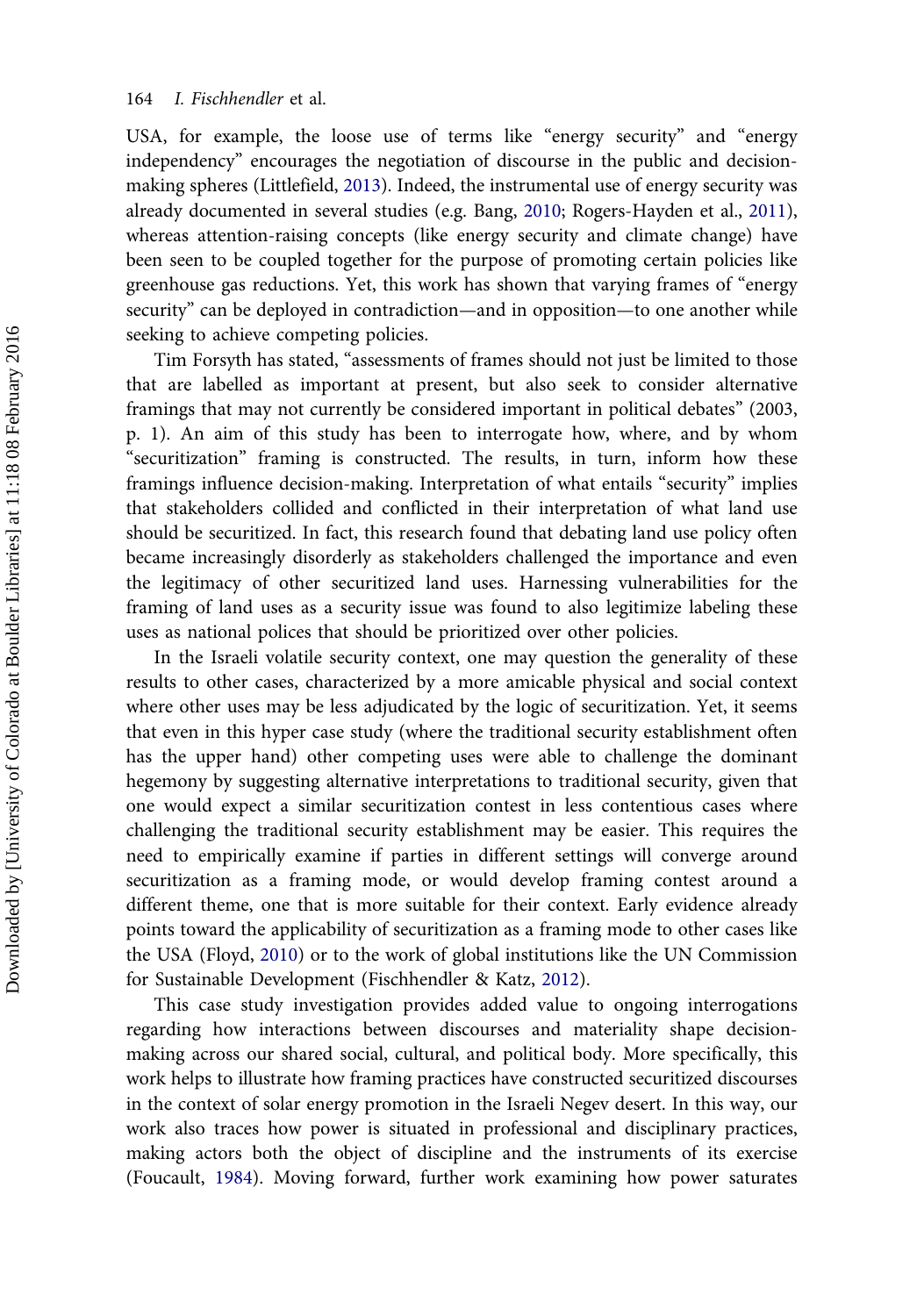<span id="page-18-0"></span>"securitization framing" in varied social, political, economic, and institutional conditions is warranted.

#### References

Anderson, A. (1997). Media, culture and the environment. London: Routledge.

- Bahgat, G. (2008). Energy and the Arab–Israeli conflict. Middle Eastern Studies, 44, 937–944. doi[:10.1080/00263200802426195](http://dx.doi.org/10.1080/00263200802426195)
- Balzacq, T. (2005). The three faces of securitization: Political agency, audience and context. European Journal of International Relations, 11, 171–201. doi:[10.1177/1354066105052960](http://dx.doi.org/10.1177/1354066105052960)
- Bang, G. (2010). Energy security and climate change concerns: Triggers for energy policy change in the United States? Energy Policy, 38, 1645–1653. doi:[10.1016/j.enpol.2009.01.045](http://dx.doi.org/10.1016/j.enpol.2009.01.045)
- Brown, S. P. A., & Huntington, H. G. (2008). Energy security and climate change protection: Complementary or tradeoff? Energy Policy, 36, 3510–3513. doi:[10.1016/j.enpol.2008.05.027](http://dx.doi.org/10.1016/j.enpol.2008.05.027)
- Buzan, B. (1997). Rethinking security after the cold war. Cooperation and Conflict, 32(1), 5–28. doi[:10.1177/0010836797032001001](http://dx.doi.org/10.1177/0010836797032001001)
- Buzan, B., & Wæver, O. (1997). Slippery? contradictory? sociologically untenable? The Copenhagen school replies. Review of International Studies, 23, 241–250. doi[:10.1017/S0260210597002416](http://dx.doi.org/10.1017/S0260210597002416)
- Buzan, B., Waever, O., & De Wilde, J. (1998). Security: A new framework for analysis. London: Lynne Rienner.
- Carvalho, A., & Peterson, T. R. (Eds.). (2012). Climate change politics: Communication and public engagement. London: Cambria Press.
- Central Bureau of Statistics. (2012). Statistical abstract of Israel 2012: Population density per Sq. Km. of land, by district and sub-district. Retrieved from <http://www.cbs.gov.il/reader>
- Chiabrando, R., Fabrizio, E., & Garnero, G. (2009). The territorial and landscape impacts of photovoltaic systems: Definition of impacts and assessment of the glare risk. Renewable and Sustainable Energy Reviews, 13, 2441–2451. doi:[10.1016/j.rser.2009.06.008](http://dx.doi.org/10.1016/j.rser.2009.06.008)
- Chong, D., & Druckman, J. N. (2007). A theory of framing and opinion formation in competitive elite environments. Journal of Communication, 57(1), 99–118.
- Ciută, F. (2010). Conceptual notes on energy security: Total or banal security? Security Dialogue, 41 (2), 123–144. doi[:10.1177/0967010610361596](http://dx.doi.org/10.1177/0967010610361596)
- Cox, R. (2006). Environmental communication in the public sphere. Los Angeles, CA: Sage.
- Cox, R. (2010). Beyond frames: Recovering the strategic in climate communication. Environmental Communication, 4(1), 122–133.
- Davies, S., & Selin, C. (2012). Energy futures: Five dilemmas of the practice of anticipatory governance. Environmental Communication, 6(1), 119–136.
- Dearing, W., & Rogers, E. (1996). Communication concepts 6: Agenda-setting. Newbury Park, CA: Sage.
- Deshe Institute. (2012). Retrieved from <http://www.deshe.org.il/>
- Deudney, D. (1990). The case against linking environmental degradation and national security. Journal of International Studies, 19, 461–476.
- Deudney, D. (1991). Environment and security: Muddled thinking. Bulletin of the Atomic Scientists, 47(3), 22–28.
- Dibden, J., Gibbs, D., & Cocklin, C. (2013). Framing GM crops as a food security solution. Journal of Rural Studies, 29, 59–70.
- Dryzek, J. S. (1997). The politics of the earth: Environmental discourses. New York: Oxford University Press.
- Dupraz, C., Marrou, H., Talbot, G., Dufour, L., Nogier, A., & Ferard, Y. (2011). Combining solar photovoltaic panels and food crops for optimizing land use: Toward new agrivoltaic scheme. Renewable Energy, 36, 2725–2732. doi[:10.1016/j.renene.2011.03.005](http://dx.doi.org/10.1016/j.renene.2011.03.005)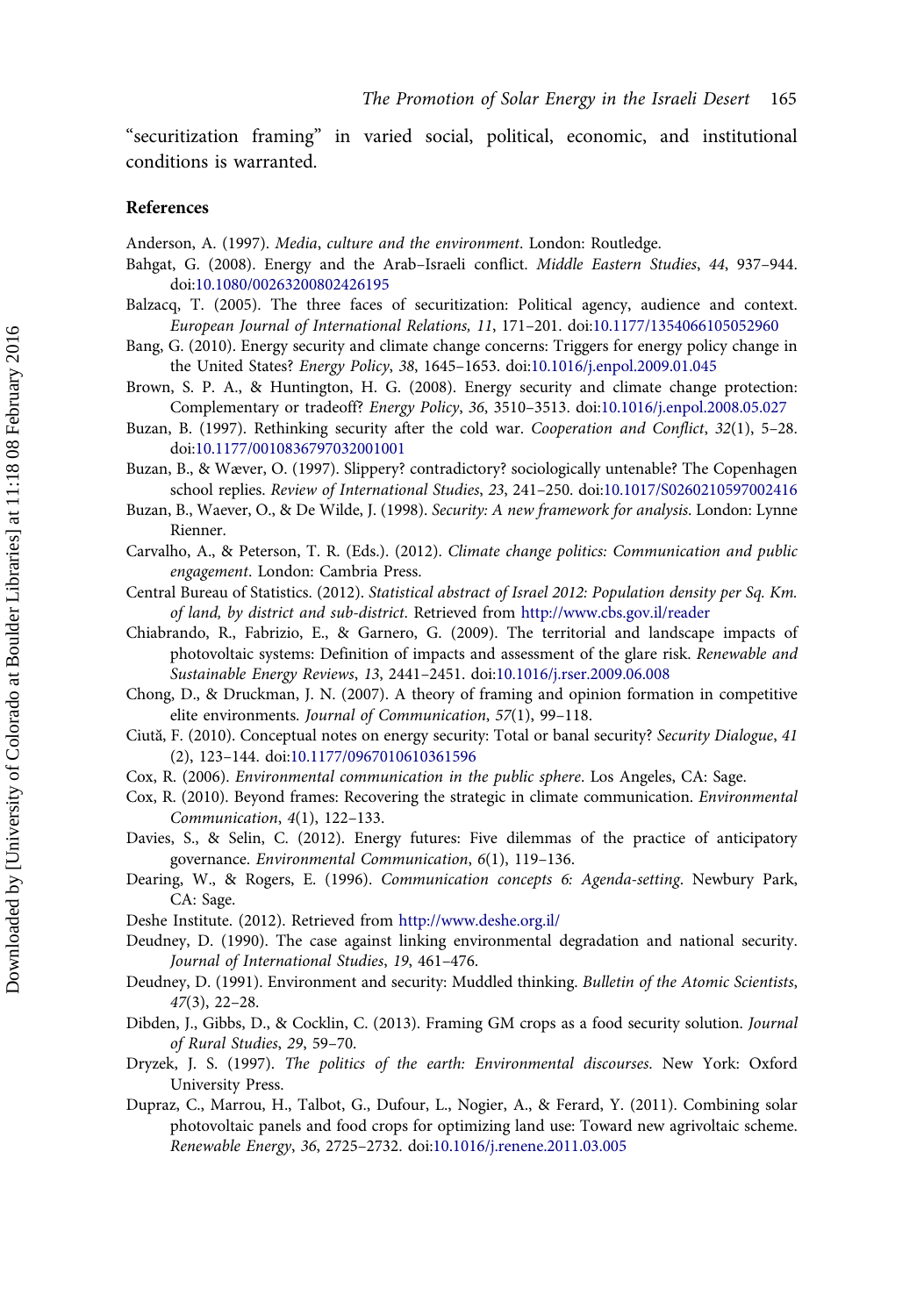- <span id="page-19-0"></span>Erge, T., Hoffmann, V. U., & Kiefer, K. (2001). The German experience with grid-connected PVsystems. Solar Energy, 70, 479–487. doi:[10.1016/S0038-092X\(00\)00143-2](http://dx.doi.org/10.1016/S0038-092X(00)00143-2)
- Fischhendler, I., & Katz, D. (2012). The use of "security" jargon in sustainable development discourse: Evidence from UN commission on sustainable development. International Environmental Agreements: Politics, Law and Economics, 13, 321–342. doi[:10.1007/s10784-](http://dx.doi.org/10.1007/s10784-012-9192-z) [012-9192-z](http://dx.doi.org/10.1007/s10784-012-9192-z)
- Floyd, R. (2007). Toward a consequentialist evaluation of security: Bring together the Copenhagen and the Welsh Schools of security studies. Review of International Studies, 33, 327–350. doi[:10.1017/S026021050700753X](http://dx.doi.org/10.1017/S026021050700753X)
- Floyd, R. (2010). Security and the environment: Securitization theory and US environmental security policy. Cambridge: Cambridge University Press.
- Floyd, R. (2012). Climate change, environmental security studies and the mortality of climate security. Retrieved from <http://www.e-ir.info/>
- Forsyth, T. (2003). Critical political ecology: The politics of environmental science. London: Routledge.
- Foucault, M. (1984). Space, knowledge and power. In P. Rabinow (Ed.), The Foucault reader (pp. 239–256). New York, NY: Pantheon Books.
- Gamson, W. A., & Modigliani, A. (1989). Media discourse and public opinion on nuclear power: A constructionist approach. American Journal of Sociology, 95(1), 1–37. doi[:10.1086/229213](http://dx.doi.org/10.1086/229213)
- Garcia, A., Alzate, J., & Barrera, J. (2012). Regulatory design and incentives for renewable energy. Journal of Regulatory Economics, 41, 315–336. doi[:10.1007/s11149-012-9188-1](http://dx.doi.org/10.1007/s11149-012-9188-1)
- Gerlak, A. K. (2013). Unpacking discourse around the human right to water. Paper presented at the 54th Convention of the International Studies Association, San Francisco, 3–6 April 2013.
- Government of Israel. (2002). Decision number 2664: Electricity generation policy renewable energy (Heb).
- Government of Israel. (2007). Decision number 2178: Barriers removal in the energy sector (Heb), 12.8.2007.
- Government of Israel. (2008). Decision number 2935: Plan for encouraging the use with clean energy (Heb), 13.1.2008.
- Government of Israel. (2009). Decision number 4450: Setting objective and tools for promoting renewable energies especially in the Negev and the Arava (Heb), 29.1.2009.
- Hajer, M. (1993). Discourse coalitions and the institutionalization of practice: The case of acid rain in Britain. In F. Fisher & J. Forester (Eds.), The argumentative turn in policy analysis and policymaking (pp. 43–76). Durham, NC: Duke University Press.
- Hall, S. (1997). Representation: Cultural representation and signifying practices. Thousand Oaks, CA: Sage.
- Hanjra, M. A., & Qureshi, M. E. (2010). Global water crisis and the future food security in an era of climate change. Food Policy, 35, 365–377. doi[:10.1016/j.foodpol.2010.05.006](http://dx.doi.org/10.1016/j.foodpol.2010.05.006)
- Hansen, A. (1991). The media and the social construction of the environment. *Media, Culture*  $\mathfrak{G}$ Society, 13, 443–458.
- Harvey, D. (1990). Between space and time: Reflections on the geographical imagination. Annals of the Association of American Geographers, 80, 418–434. doi[:10.1111/j.1467-8306.1990.](http://dx.doi.org/10.1111/j.1467-8306.1990.tb00305.x) [tb00305.x](http://dx.doi.org/10.1111/j.1467-8306.1990.tb00305.x)
- Hilgartner, S., & Bosk, C. L. (1988). The rise and fall of social problems: A public arenas model. American Journal of Sociology, 94(1), 53–78. doi:[10.1086/228951](http://dx.doi.org/10.1086/228951)
- Homer-Dixon, T. F. (1991). On the threshold: Environmental change as causes of acute conflict. International Security, 16(2), 76–116. doi[:10.2307/2539061](http://dx.doi.org/10.2307/2539061)
- Inouye, D. W. (2008). Biodiversity and ecological security. In D. Pireages & K. Cousins (Eds.), From resource scarcity to ecological security (pp. 203–215). New Delhi: Academic Foundation.
- Israel Electric Corp. (2012). Statistical report for year 2011 (Heb). Haifa: Author.
- Israel Nature and Parks Authority. (2012). Retrieved from <http://www.parks.org.il>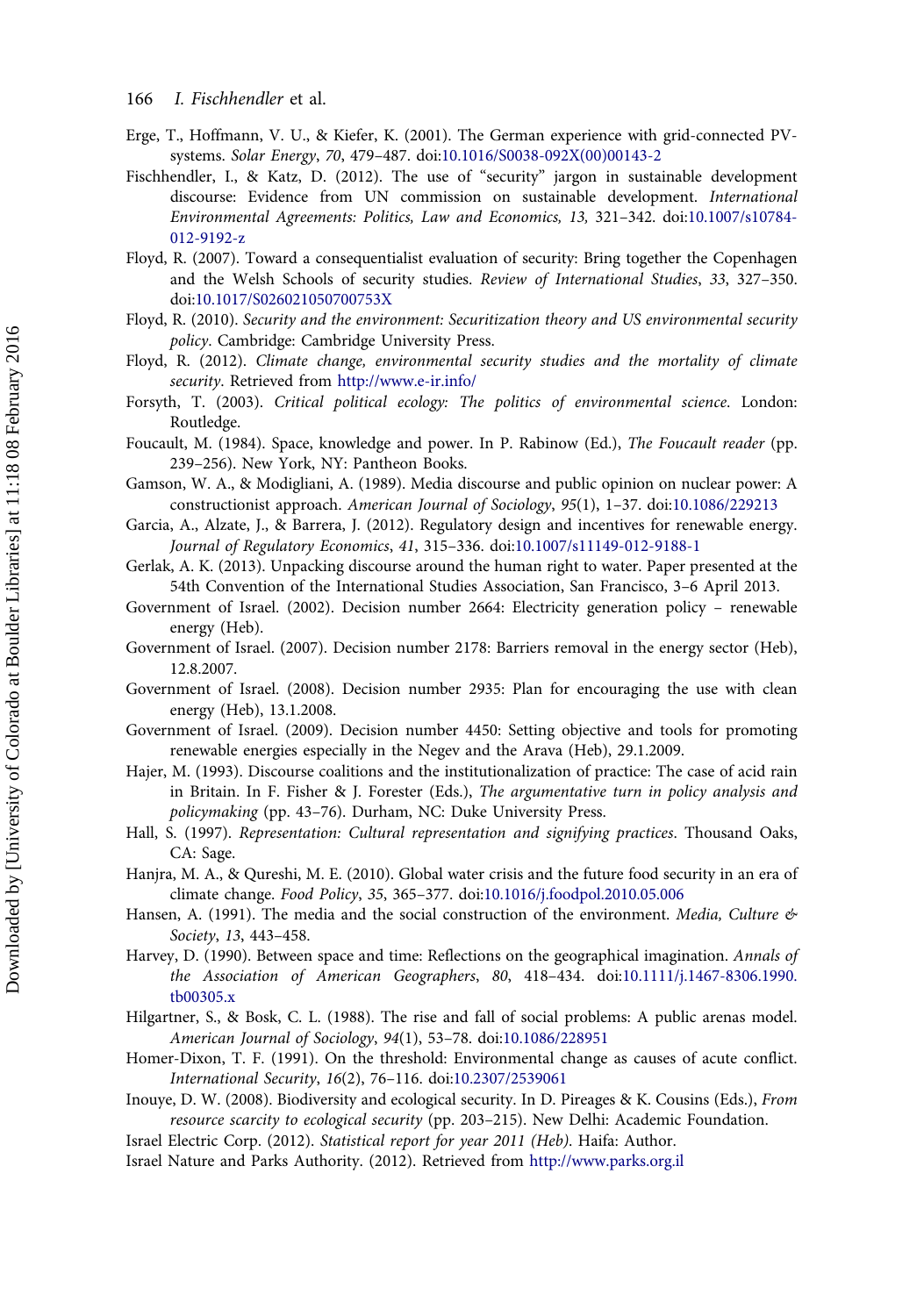- <span id="page-20-0"></span>Jacobsson, S., & Bergek, A. (2004). Transforming the energy sector: The evolution of technological system in renewable energy technology. Industrial and Corporate Change, 13, 815–849. doi[:10.1093/icc/dth032](http://dx.doi.org/10.1093/icc/dth032)
- Kauffman, C. M. (2013). Framing strategies in transnational campaigns for watershed management reform. Paper presented at the 54th Convention of the International Studies Association, San Francisco, April 3–6, 2013.
- Kruyt, B., Van Vuuren, D., de Vries, H., & Groenenberg, B. (2009). Indicators for energy security. Energy Policy, 37, 2166–2181. doi:[10.1016/j.enpol.2009.02.006](http://dx.doi.org/10.1016/j.enpol.2009.02.006)
- Lakoff, G. (2010). Why it matters how we frame the environment. Environmental Communication, 4(1), 70–81.
- Levy, M. A. (1995). Is the environment a national security issue? International Security, 20(2), 35– 62. doi:[10.2307/2539228](http://dx.doi.org/10.2307/2539228)
- Littlefield, S. R. (2013). Security, independence, and sustainability: Imprecise language and the manipulation of energy policy in the United States. Energy Policy, 52, 779–788. doi[:10.1016/j.](http://dx.doi.org/10.1016/j.enpol.2012.10.040) [enpol.2012.10.040](http://dx.doi.org/10.1016/j.enpol.2012.10.040)
- Maxwell, S. (1996). Food security: A post-modern perspective. Food Policy, 21, 155–170. doi[:10.1016/0306-9192\(95\)00074-7](http://dx.doi.org/10.1016/0306-9192(95)00074-7)
- Ministry of Agriculture & Rural Development. (2007). Law for capital investments encouragement in agriculture-national preference areas setting. Jerusalem: Author.
- Ministry of Environmental Protection. (2011). OECD environmental performance review of Israel. (Heb, T. Shevah, Transl. from English). Jerusalem: Author.
- Oliver, M., & Jackson, T. (2001). Energy and economic evaluation of building-integrated photovoltaics. Energy, 26, 431–439. doi:[10.1016/S0360-5442\(01\)00009-3](http://dx.doi.org/10.1016/S0360-5442(01)00009-3)
- Pelling, M., & Dill, K. (2006). Natural disasters as catalysts of political action. Chatham House. ISP/ NSC Briefing Paper 06/01, pp. 4–6.
- Perez, O., & Rozenblum, E. (2007). Chronicle of planning hegemonic: The status of the security constitution in the planning processes in the perspective of the environmental struggle for the saving of Atlit Shore (2001–2003) (Heb). Law Research, 23, 371–431.
- Risbey, J. S. (2008). The new climate discourse: Alarmist or alarming? Global Environmental Change, 18(1), 26–37. doi[:10.1016/j.gloenvcha.2007.06.003](http://dx.doi.org/10.1016/j.gloenvcha.2007.06.003)
- Rogers-Hayden, T., Hatton, F., & Lorenzoni, I. (2011). 'Energy security' and 'climate change': Constructing UK energy discursive realities. Global Environmental Change, 21, 143–142. doi[:10.1016/j.gloenvcha.2010.09.003](http://dx.doi.org/10.1016/j.gloenvcha.2010.09.003)
- Sabatier, P. A. (2011). The advocacy coalition framework: Revisions and relevance for Europe. Journal of European Public Policy, 5(1), 98–130. doi:[10.1080/13501768880000051](http://dx.doi.org/10.1080/13501768880000051)
- Sagi, Y. (2011). Yoav Sagi, representative of the Israeli society for Nature Protection. From the protocol of the Environmental Protection and Interior Committee of the Knesset, 7/11/11, Jerusalem.
- Shaffer, B. (2011). Israel-new natural gas producer in the Mediterranean. Energy Policy, 39, 5379– 5387. doi[:10.1016/j.enpol.2011.05.026](http://dx.doi.org/10.1016/j.enpol.2011.05.026)
- Stripple, J. (2002). Climate change as a security issue. In E. A. Page & M. Redclift (Eds.), Human security and the environment: International comparisons (pp. 105–127). Glos: Edward Elgar.
- The State Comptroller. (2011). Annual Report 61 for the Year 2010 (Heb). Jerusalem: Author.
- Timilsina, G., Kurdgelashvili, L., & Narbel, P. (2012). Solar energy: Markets, economics and policies. Renewable & Sustainable Energy Reviews, 16, 449–465. doi:[10.1016/j.rser.2011.08.009](http://dx.doi.org/10.1016/j.rser.2011.08.009)
- Timmons, J. F. (1956). Theoretical considerations of water allocation among competing uses and users. Journal of Farm Economics, 38, 1244–1258. doi[:10.2307/1234539](http://dx.doi.org/10.2307/1234539)
- Trombetta, M. J. (2008). Environmental security and climate change: Analysing the discourse. Cambridge Review of International Affairs, 21, 585–602. doi:[10.1080/09557570802452920](http://dx.doi.org/10.1080/09557570802452920)
- United Nations. (1994). Human development report: New dimensions of human security. New York, NY: UNDP. Retrieved from [http://hdr.undp.org/en/media/hdr\\_1994\\_en.pdf](http://hdr.undp.org/en/media/hdr_1994_en.pdf)